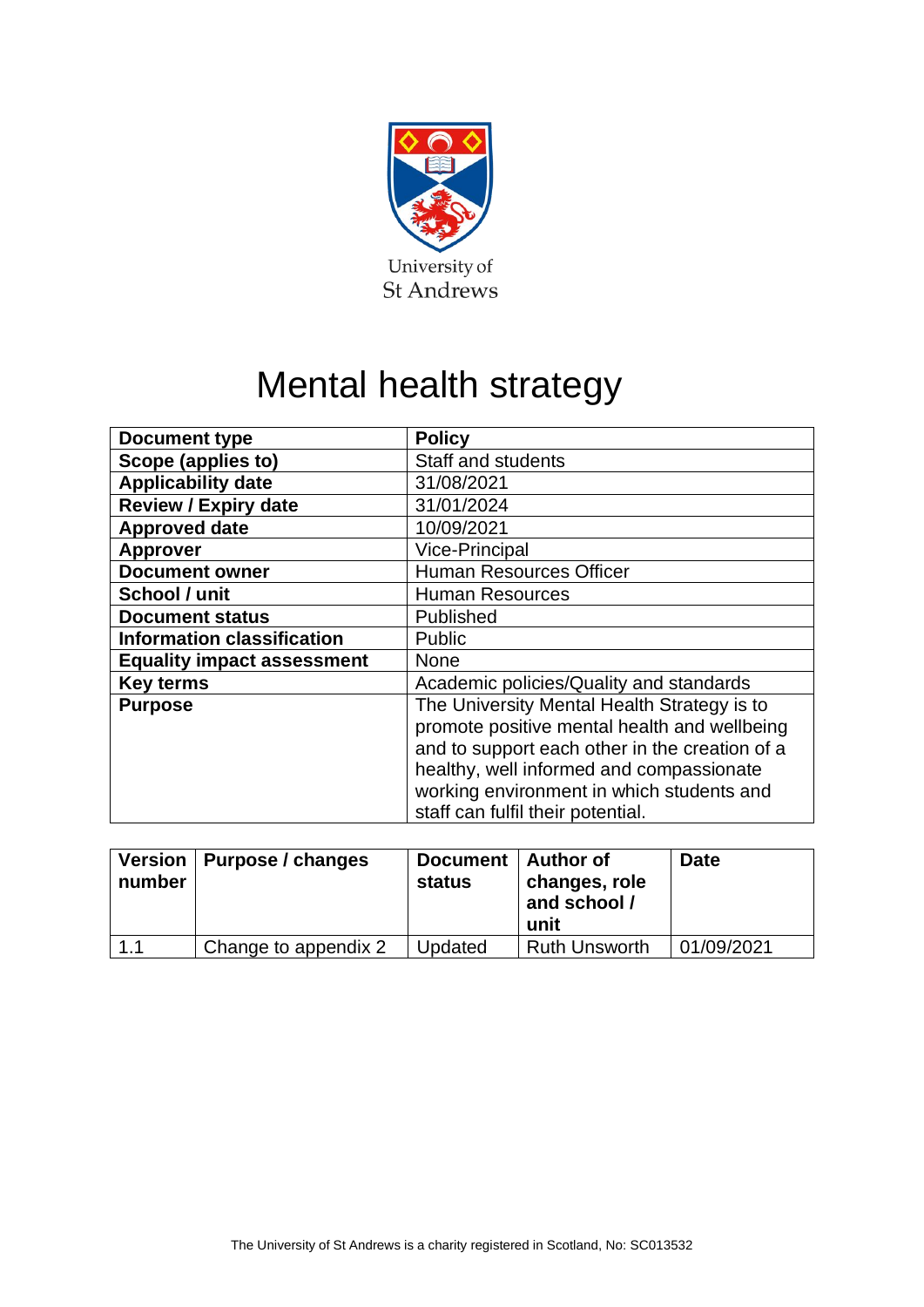# **University of St Andrews Mental Health Strategy**

*We recognise that Mental Health challenges affect the wellbeing of staff and students and will extend our capacity for support while building a culture of care, tolerance and resilience. University of St Andrews Strategy, 2018-2023* 

**Introduction:**

- (1) Drawing on guidance from Universities UK (Stepchange Framework, 2017) and the Scottish Government<sup>1</sup>, and in recognition of the needs of all students and staff, the University of St Andrews is taking a whole university approach to mental health and making it a strategic priority. We ask our community to take responsibility for the promotion of positive mental health and wellbeing and to support each other in the creation of a healthy, well-informed and compassionate working environment in which students and staff can fulfil their potential. Whilst recognising the different needs of members, we are also mindful of the fact that ours is a small and well-integrated community and, therefore, this is a single strategy for all.
- (2) This strategy recognises the broadness of the field of wellbeing and that different aspects of wellbeing are inter-related (so that, for example, physical exercise has acknowledged mental health benefits). The strategy does not, however, conflate mental health and wellbeing and nor does it seek to address all aspects of wellbeing.<sup>2</sup> The scope of this strategy is specifically mental health and mental wellbeing.
- (3) The aim of the strategy is to raise awareness and to reduce stigma about mental health issues, to foster a collegial, responsible and supportive workplace, to enhance the support available to students and staff and to increase awareness of, and participation in, wellbeing activities. This strategy provides the framework within which we will address these aims and sets out both a) what is current practice and, b) on the basis of evidence, what we need to do next in order to improve our mental health promotion and our provision for mental illness support.

<sup>1</sup> UUK Stepchange Framework [https://www.universitiesuk.ac.uk/policy-and-analysis/stepchange/Pages/framework.aspx;](https://www.universitiesuk.ac.uk/policy-and-analysis/stepchange/Pages/framework.aspx) Scottish Government Mental Health Strategy [https://www.gov.scot/publications/mental-health-strategy-2017-2027/;](https://www.gov.scot/publications/mental-health-strategy-2017-2027/) Scottish Funding Council (SFC) Paper on Mental Health, AIC/18/23 (14 November 2018)

[http://www.sfc.ac.uk/web/FILES/committeepapers\\_14112018/AIC18\\_23\\_Mental\\_Health.pdf.](http://www.sfc.ac.uk/web/FILES/committeepapers_14112018/AIC18_23_Mental_Health.pdf)<br><sup>2</sup> It has been suggested that conflating the two may be damaging. See Rachel Hewitt, 'Measuring well-being in higher education', Higher Education Policy Institute (HEPI), Policy note 13, May 2019. [https://www.hepi.ac.uk/2019/05/09/measuring-well-being](https://www.hepi.ac.uk/2019/05/09/measuring-well-being-in-higher-education/)[in-higher-education/](https://www.hepi.ac.uk/2019/05/09/measuring-well-being-in-higher-education/)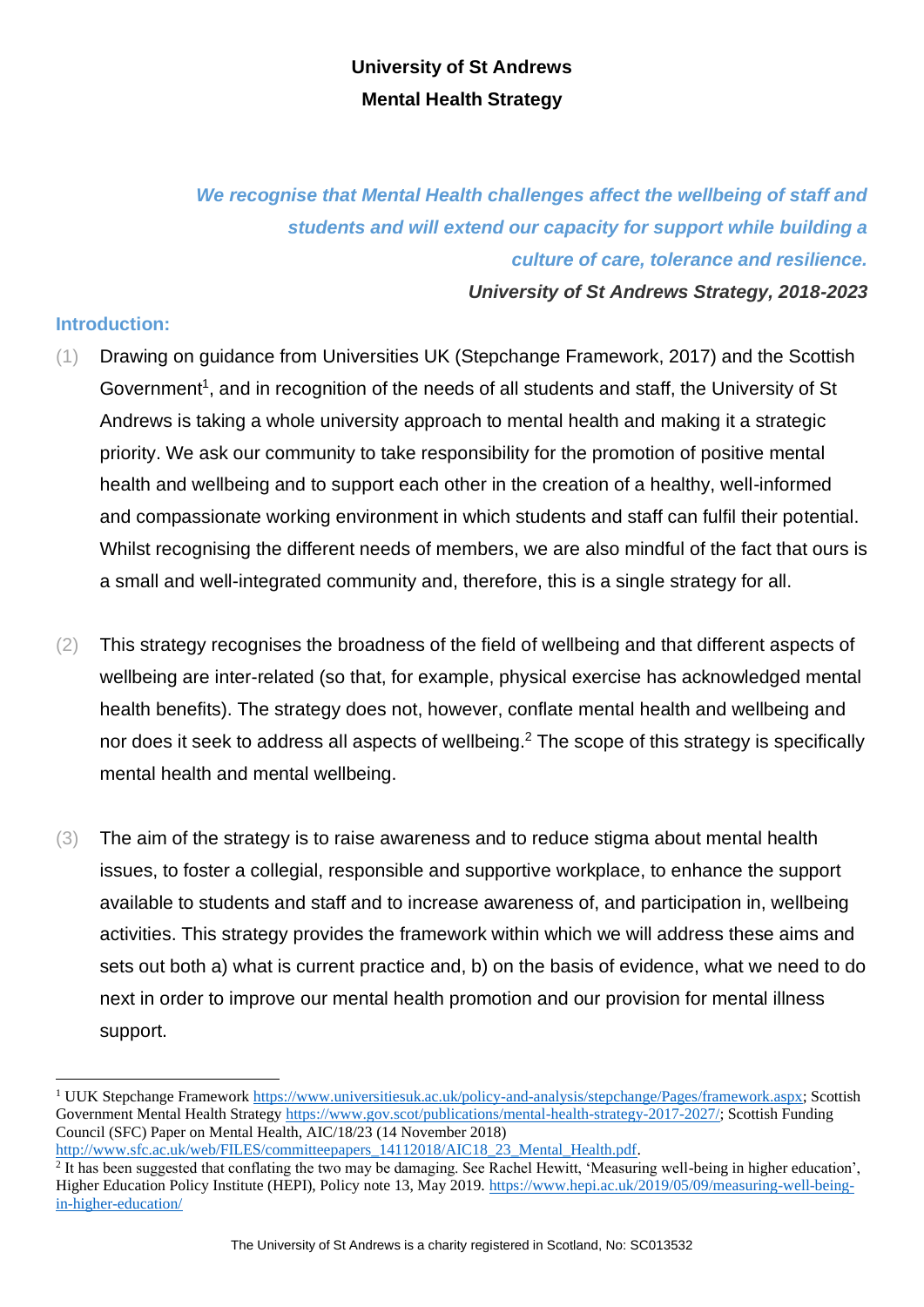(4) This strategy has been developed by a working group with representation from academic staff, the Students' Association, Student Services, Occupational Health, Professional Services, CAPOD, the VP Education (the Proctor) and the AVP Diversity. Preliminary consultations were carried out with representative groups of students and staff, and further consultations took place with Human Resources, Trade Union representatives, EDI networks, the broader university community and the NHS. A Mental Health Task Force has been established in order to develop and monitor an action plan for delivery of the strategy, to enhance our digital communication around mental health and to consult with members of our community as we implement the strategy and respond to new challenges.

#### **Rationale:**

- (5) There has been a significant increase in the numbers reporting mental health issues across the university sector.<sup>3</sup> This has led to an increase in demand for mental health services and a recognition on the part of the University of the importance of promoting positive mental health and wellbeing, early intervention and enhanced counselling and training services where mental health issues arise.
- (6) According to the Scottish Funding Council's Paper on Mental Health, 'the number of college and university students seeking counselling support has increased from 2012-13 to 2016-17', by an average of a 67%, and by 47% in those accessing counselling services (Annex C, p. 14).
- (7) Recent publications, including those from Wonkhe and the Higher Education Policy Institute (HEPI), also point to an increase in Mental Health concerns amongst staff in the HE sector.<sup>4</sup>
- (8) At the University of St Andrews, the number of students disclosing a mental health disability has more than doubled from 250 students in the academic year 2014/15 to 542 in 2018-19). Many students who are disclosing 'two or more disabling conditions' have a mental health disability, and these numbers have also more than doubled since 2014/15 (48 to 122).

<sup>1.</sup> <sup>3</sup> See Institute for Public Policy Research's *Not by degrees: Improving student mental health in the UK's universities* (2017). <https://www.ippr.org/publications/not-by-degrees> <sup>4</sup> See, for example, Richard Hall, 'The rise of academic ill-health', Wonkhe (2017) [https://wonkhe.com/blogs/the](https://wonkhe.com/blogs/the-rise-of-academic-ill-health/)[rise-of-academic-ill-health/.](https://wonkhe.com/blogs/the-rise-of-academic-ill-health/) The HEPI website contains various articles and blogposts about staff and student mental health. See [https://www.hepi.ac.uk.](https://www.hepi.ac.uk/)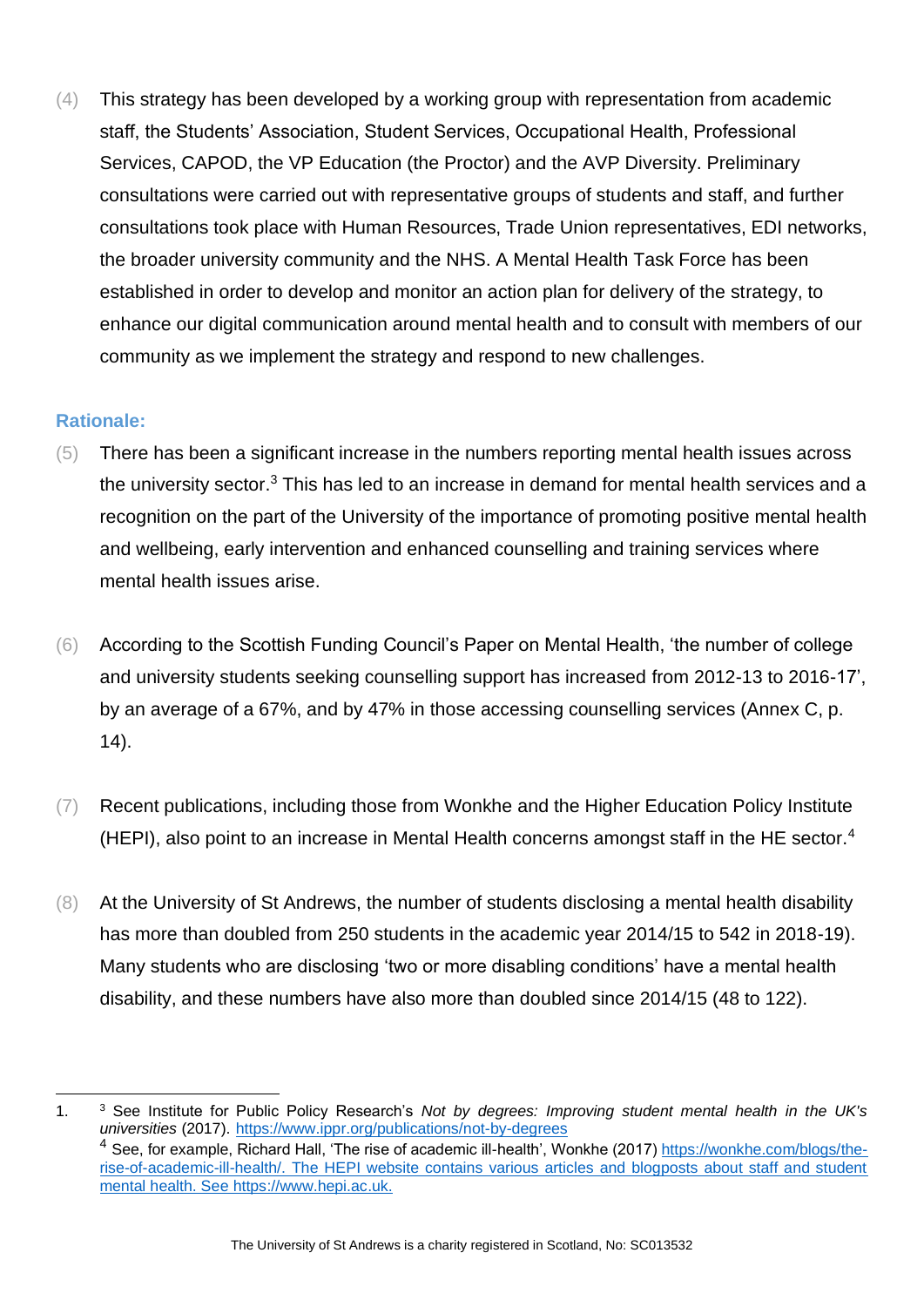- (9) In terms of staff, the University of St Andrews Occupational Health team reports that 'in 2017/18 mental health issues accounted for 4,120 days lost, which was a 37% increase from 2016/17. In the same year, mental health accounted for 26% of all absences and was one of the top three reasons for Occupational Health reviews. In 2018-19, over a nine-month period, the footfall through Occupational Health was nearly 2,300 contacts with 62% of these presenting with a mental health aspect, most commonly depression and/or anxiety'; figures for work-related stress also show an increase of 44% in the Units and 37% in Schools since the previous year.
- (10) A recognition of transitions, pressure points and the need to provide focused support informs our strategy and we are determined to make positive mental health and wellbeing a key aspect of the student and staff experience at St Andrews. Responding to mental health issues will also be a priority. Just as physical health is an issue for everyone, we hope that, through the development of this strategy, mental health will also be recognised as everyone's business. We therefore aim – with your support – to create a working environment that is compassionate and responsible for all members.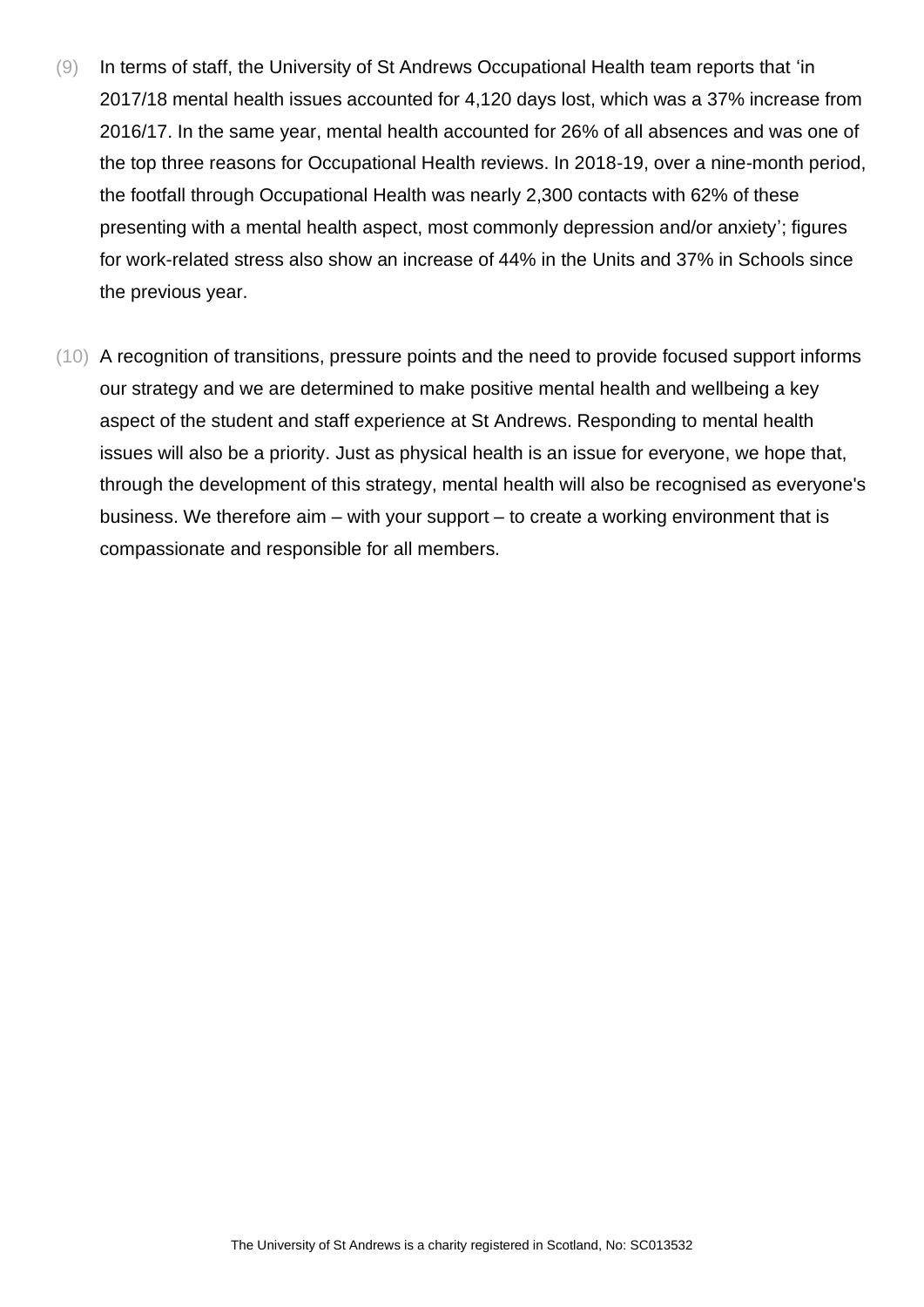#### **The Strategy:**

- (11) This strategy commits the University to demonstrating leadership; working to destigmatise issues around mental health; supporting students and staff throughout their careers at St Andrews; promoting positive mental health and wellbeing within our community and in partnership with outside experts; supporting those facing significant mental health challenges; and monitoring the situation and responding to changing needs. This strategy confirms the University's commitment to the whole community's mental health and wellbeing, which is a fundamental part of our wider commitment to providing the necessary conditions and environment for all in our community to thrive and flourish.
- (12) While specific to the context and needs of the University of St Andrews, the strategy reflects the themes put forward by Universities UK's Stepchange Framework for mental health in higher education (2017). The areas that the strategy covers are:
	- **1. Leadership:** As a strategic priority of the university, mental health and wellbeing will be supported by the Office of the Principal and the Students' Association. We will help our community as a whole to show leadership and take responsibility for supporting mental health and wellbeing at all levels across the University.
	- **2. Promotion and Prevention:** We will work to destigmatise mental health issues and we will examine the areas in which stress and anxiety for students and staff can be reduced, resilience enhanced in order to support staff and students dealing with the everyday stresses of academic life, and a positive environment for mental health and wellbeing created.
	- **3. Suicide Prevention:** We will deliver a suicide prevention strategy for the University.
	- **4. Early Intervention:** We will continue to encourage early disclosure of mental health issues, deliver appropriate supports and enhance digital and other communication of available services.
	- **5. Transitions and Pressure Points:** We will work to support students and staff at key transition points in their university careers. We will help students and staff to build resilience to deal with everyday stress and also to recognise when stress levels become greater and they need to access further support.
	- **6. Support for Students:** We will provide clearly sign-posted and accessible support services and training for students, including targeted support for those facing additional challenges.
	- **7. Support for Staff:** We will improve communication around support services and we will increase training for staff to help themselves and others and to create a healthy working environment.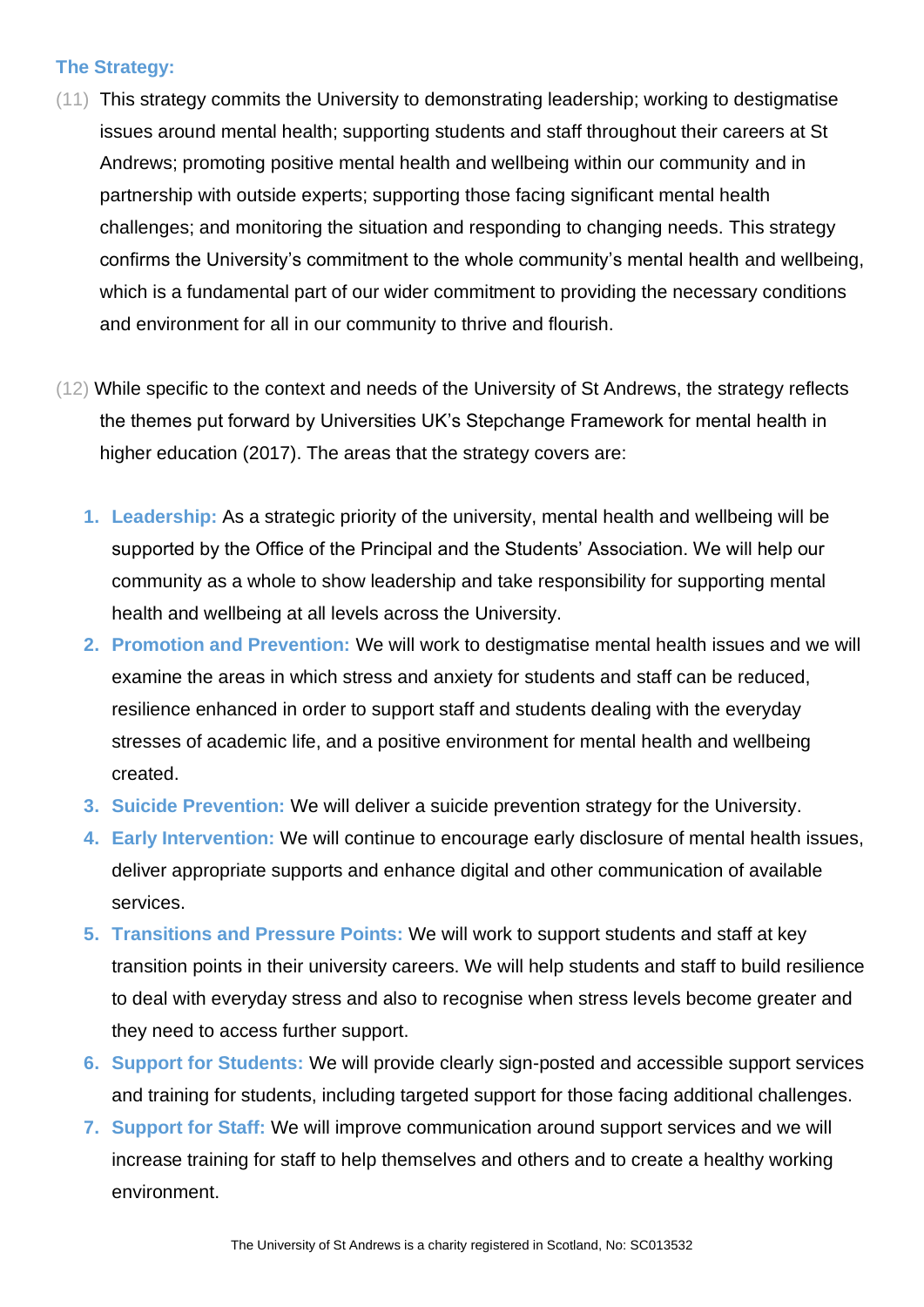- **8. Partnerships:** We commit to cultivating and extending partnerships both internally and externally to deliver the best possible mental health support for students and staff.
- **9. Data and Monitoring:** In addition to keeping abreast of relevant national and international developments and best practice, we commit to the ongoing evaluation of needs of staff and students at St Andrews as the evidence base for considering appropriate responses and, further, we commit to measuring their effectiveness over time.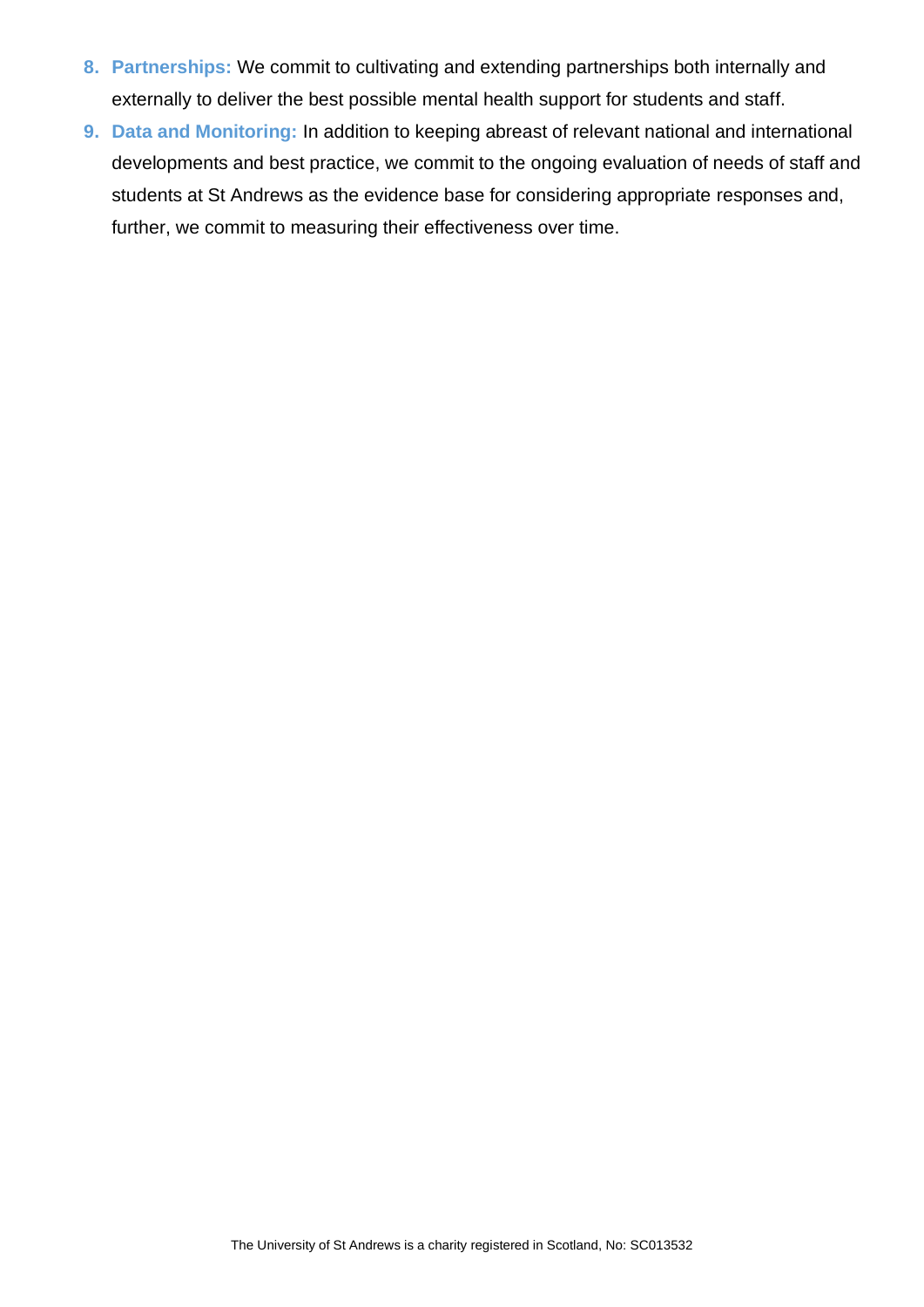# **I. Leadership:**

(13) The University has made mental health a strategic priority with direct oversight of support and provision from the Office of the Principal. The VP Education and the AVP Diversity are the members of that office with responsibility for the development of the strategy. The University's Mental Health Task Force will also play a key role in its implementation. The Student Association's Director of Wellbeing, in partnership with other representatives, articulates the student voice in the development and implementation of our strategy. Together we will help our community to show leadership and take responsibility for promoting positive mental health and supporting those facing mental health challenges at all levels across the University.

#### (14) **What we are doing now:**

i. The University has initiated obligatory mental health training for those taking on management roles (Heads of Schools and Units).

# (15) **What we will do next:**

- i. We will create a University Mental Health Task Force, with representation from Student Services, the Students' Association, the Faculties of Arts and Divinity and Science and Medicine, Occupational Health, Human Resources and Organisational & Staff Development Services (OSDS), reporting to the VP Education and the AVP Diversity, to help to implement the strategy and to respond to issues and opportunities as they arise. The Task Force will ensure that communication and activities related to the strategy are coordinated on a University-wide basis.
- ii. We will continue to improve communication (digital and other) around mental health issues and to signpost the relevant services and policies available and link to further resources. The University's new online policy hub— The Governance Zone— will clarify where to locate all policy documents relevant to mental health.
- iii. We will create an Advisory Board of outside experts and strategic partners to keep us informed of best practice and to offer feedback on our own support systems.
- iv. We will provide mandatory mental health training for *current* Heads of Schools and Units, as well as for School Wellbeing Officers.
- v. We will implement a programme to 'train the trainers', so that the Mental Health Toolkit can be delivered in every School and Unit across the University on an ongoing basis.
- vi. Heads of Schools and Units will be encouraged to include regular positive mental health and wellbeing discussions in their team's practice, at events such as staff councils and School and Unit meetings.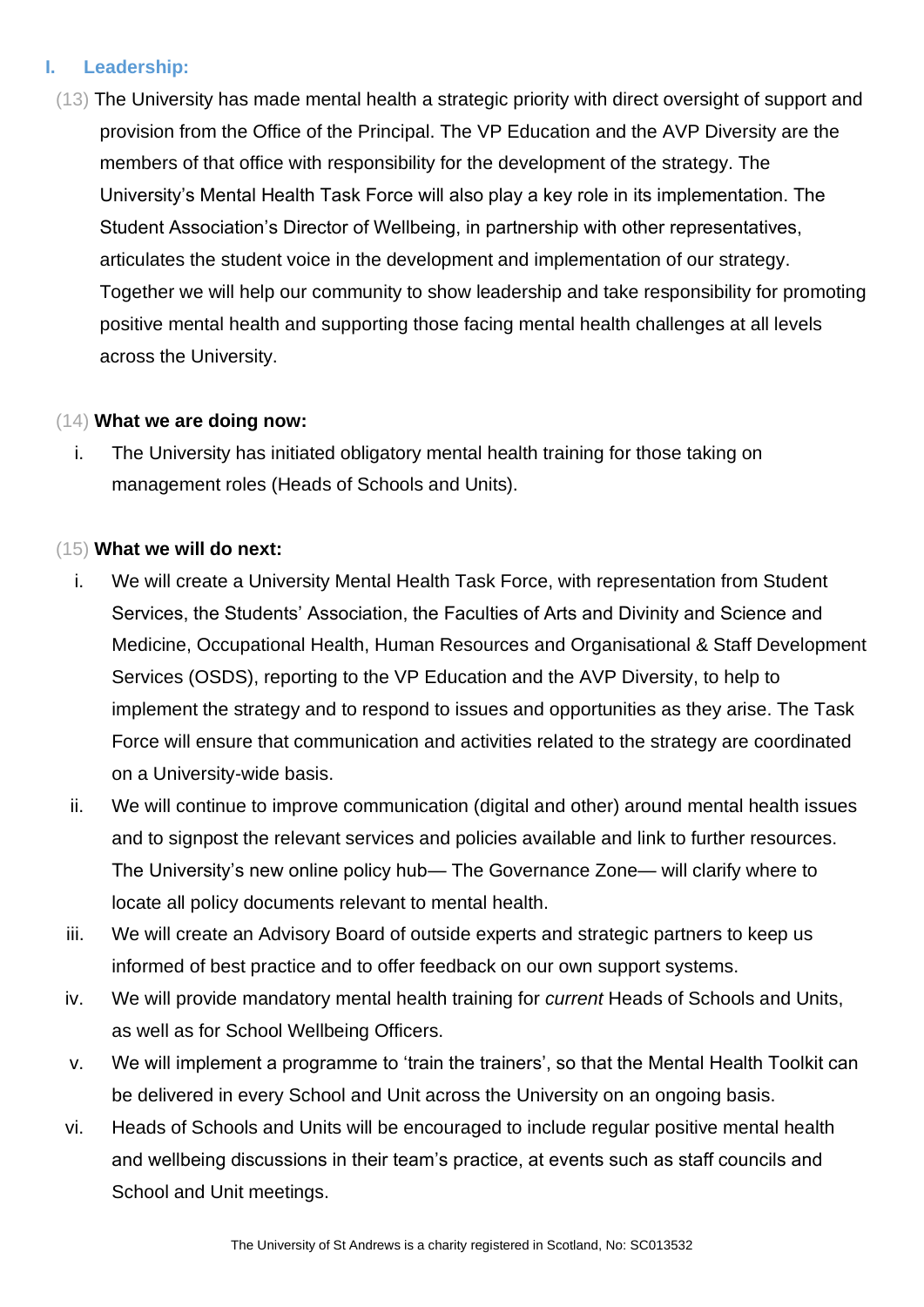- vii. Schools and Units will be encouraged to work with the Mental Health Task Force to promote positive mental health and to work to destigmatise mental health issues.
- viii. Discussion of vision for engagement with the University's Mental Health Strategy will be part of the process when choosing people for leadership roles.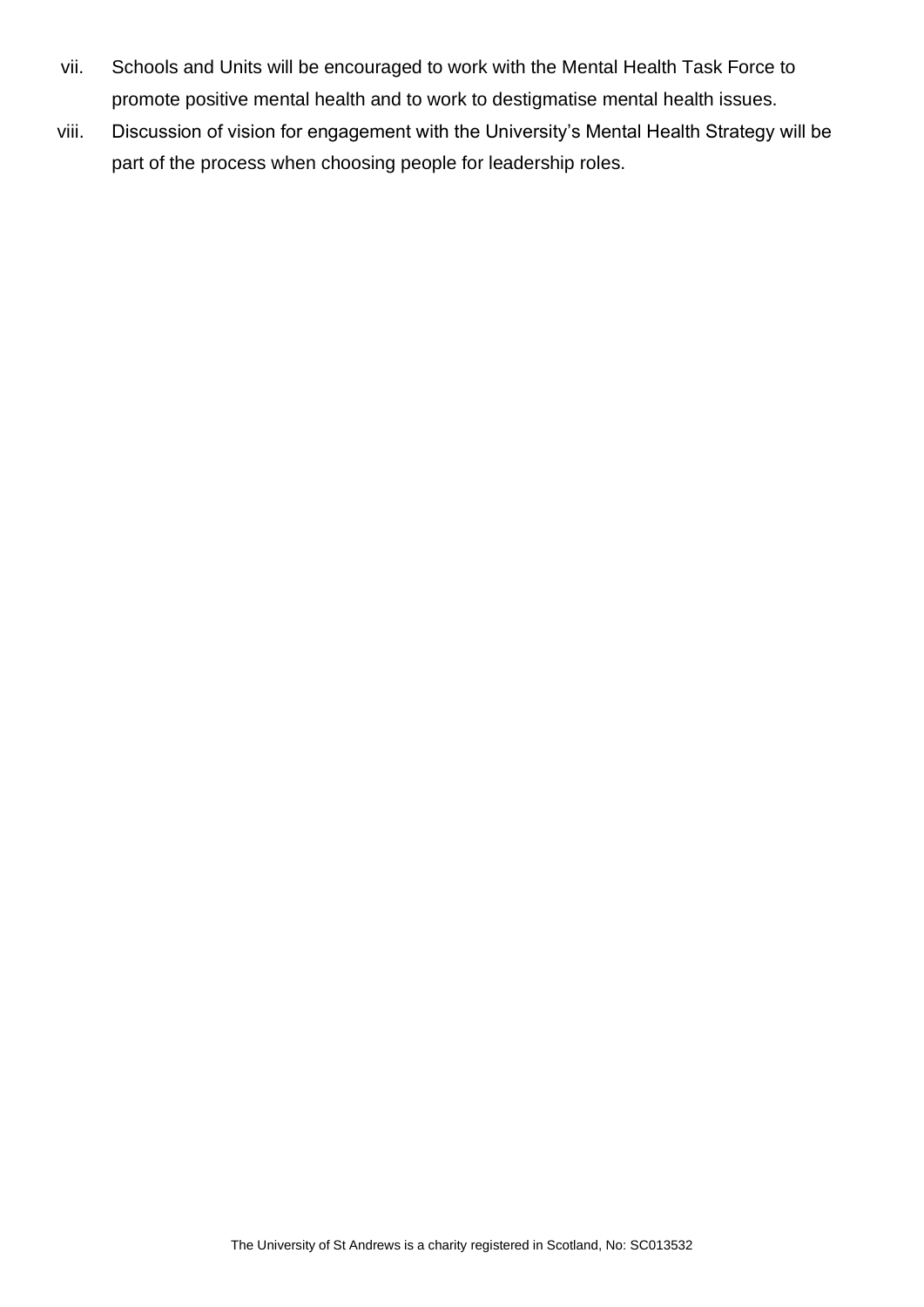# **2. Promotion and prevention:**

(16) We will work with students and staff and especially those in key support roles to raise awareness about positive mental health and wellbeing and to help to reduce stigma around mental health.

# (17) **What we are doing now:**

- i. We provide wellbeing resources for students through the accredited Wellbeing, Counselling/Cognitive Behaviour Therapy (CBT) and Mental Health Team in Student Services, the Wardennial Teams, the Sports Centre and the Library. We provide and regularly develop stress-reduction activities at examination periods. The University has also appointed a part-time assistant to the Chaplain, to facilitate the wellbeing activities offered by the multi-faith chaplaincy.
- ii. The University has created two Graduate trainee posts focused on mental health to address the skills shortage in this area. The post-holders will work with Student Services and the Students' Association, enhancing our peer support offerings and helping to develop an antistigma campaign.
- iii. The University has employed two Clinical Supervisors (1FTE) to work with staff in Student Services, Occupational Health and any staff member across the University to provide professional support whilst working with staff and students. Clinical supervision is complementary to, but separate from, managerial supervision. The purpose of clinical supervision is to provide a safe and confidential environment for staff to reflect, review and learn from their personal and professional responses when working with people who have emotional or mental health difficulties.
- iv. We have committed to the NUS Scotland's *Think Positive* campaign and the creation of a Student Mental Health Agreement.
- v. The Students' Association runs events and campaigns aimed at promoting positive mental health in the student community through the Student Representative Council (SRC) Wellbeing Subcommittee. The Students' Association has a Zero Tolerance Policy towards bullying and harassment.
- vi. 'Got Consent' provides bystander intervention training to all students living in halls, as well as all Students' Association subcommittees and society committees.
- vii. Student Services is working with the Students' Association to develop Active Listening Training for students in leadership positions, such as those on subcommittees, society committees and sport club committees.
- viii. The Students' Association and the Centre for Educational Enhancement & Development (CEED) have developed signposting training for all student mentors in CEED mentoring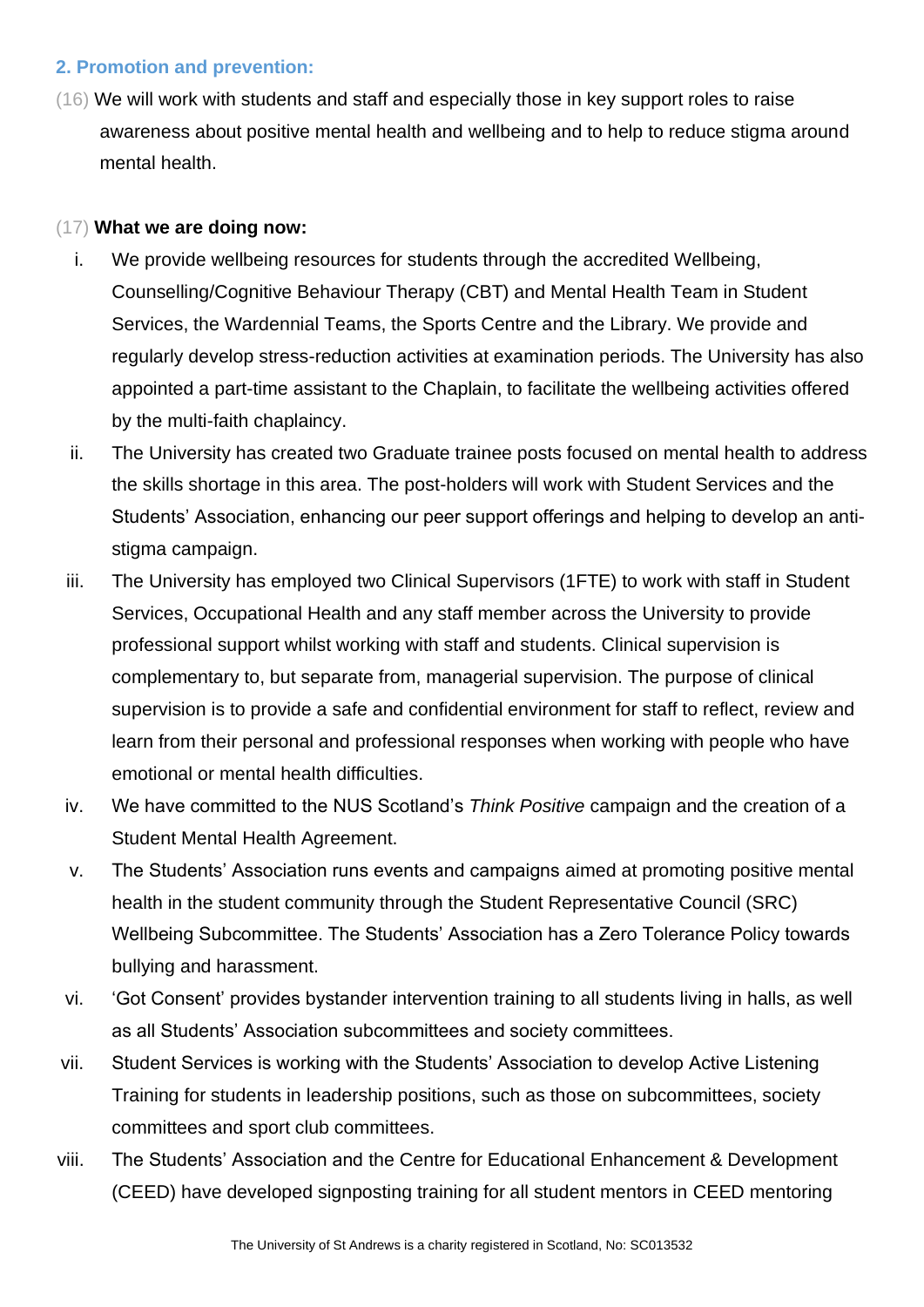schemes, to ensure they can make mentees aware of the services available to them and ensure mentors are not tackling issues they are not trained to provide support on.

- ix. OSDS provides mental health-related training opportunities including the NHS Scotland Mentally Healthy Workplace for Managers course, Scottish Mental Health First Aid training, resilience training, and other relevant workshops. The promotion of mental health and wellbeing is part of the University Wellbeing and Engagement Group's annual campaign calendar, delivered by CAPOD and linked to national Mental Health Awareness Week.
- x. We provide a wide range of wellbeing information, news and resources via the University 'Wellbeing' webpage, maintained by OSDS.
- xi. Occupational Health offers a range of services and support for staff, including help for staff to achieve improved work/life balance and to improve their wellbeing. In addition, Occupational Health offers support and advice for comorbidity ailments that would have a risk of impacting on wellbeing and mental health.

#### (18) **What we will do next:**

- i. We will enhance digital communication and signposting around mental health and wellbeing provision across the University (including during key transitional and pressure points).
- ii. We will help members of our community to develop resilience in order to cope with the everyday stresses of academic life.
- iii. We will ensure that all Schools and Units have a Wellbeing Officer and an Equality and Diversity Officer in place by the 2020-21 academic year.
- iv. We commit to providing Wellbeing Officers and Equality and Diversity Officers with training to encourage the promotion of positive mental health and wellbeing. In addition, Wellbeing Officers will be trained to deliver the MH toolkit within their Schools and Units.
- v. We will publish collaborative resources (digital and non-digital) to inform students and staff on key wellbeing and mental health service provision, resources and contacts.
- vi. The University and Student Services and the Students' Association will help Hall committees to use their resources to provide activities and opportunities for inclusion and belonging.
- vii. We commit to developing a University-wide positive mental health campaign to help to reduce stigma, encourage disclosure, and promote peer support. We will work with staff and with the Students' Association to identify and support Mental Health Champions, who in turn will work to reduce stigma and raise awareness of mental health by sharing their experiences.
- viii. We will create a range of reporting tools to encourage early disclosure.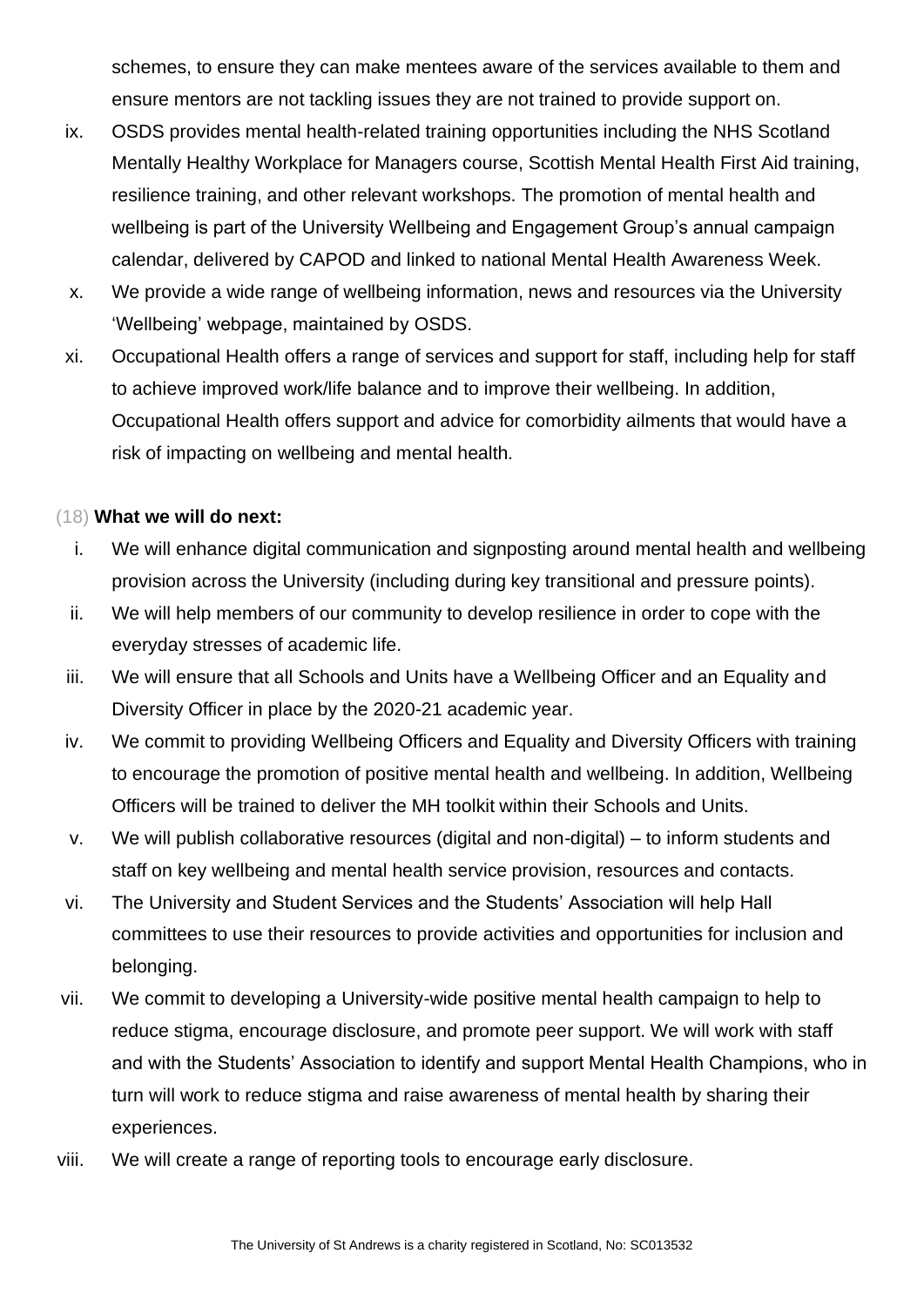- ix. We will explore wellbeing and mental health in the curriculum and will make it an 'Educational Priority' for 2021.
- x. With the Occupational Health team, we commit to enhancing healthy behaviours of our staff through evidence-based interventions and initiatives in order to reduce the risk of long-term chronic health complaints that can trigger poor mental health*.*
- xi. The Students' Association will develop a drugs and alcohol awareness branch of StAnd Together. This branch will run campaigns linked to drugs and alcohol, including campaigns which reduce stigma around seeking help for issues with substance abuse.
- xii. An individual's socioeconomic environment, class background, social networks, employment and finances are some of the complex elements that can impact mental health in a HE setting. The Equality, Diversity and Inclusion (EDI) office will, therefore, commission a report to explore socio-economic context and examine the impact of cost of living and cost of healthcare on mental health and wellbeing.
- xiii. Building on our recent university-wide teaching and learning space review (2017-18) and plans for campus development, we will take into consideration the impact on students and staff of a healthy and positive physical working environment. All new building and large refurbishment projects will include a colleague with EDI and MH training.

# **3. Early intervention:**

We will encourage early disclosure and provide training.

# (19) **What we are doing now:**

- i. We provide opportunities for Mental Health training to those staff in student-facing roles.
- ii. Across the wider University, the bespoke Mental Health Toolkit training (originally adapted from the NHS Scottish Mental Health First Aid course), designed and delivered by Student Services staff, has improved mental health awareness and confidence for over 700 staff. Sabbatical Officers in the Students' Association received mental health training through Student Services to ensure they can support students who may come to them.
- iii. We will continue to employ and review our academic alert system, which allows for early intervention with regards to academic engagement.
- iv. We include a range of supportive conditions for students returning after a leave of absence to re-engage with their studies successfully.
- v. Student Services deliver 'How to Help a Friend' workshops, working with the Students' Association to increase student engagement.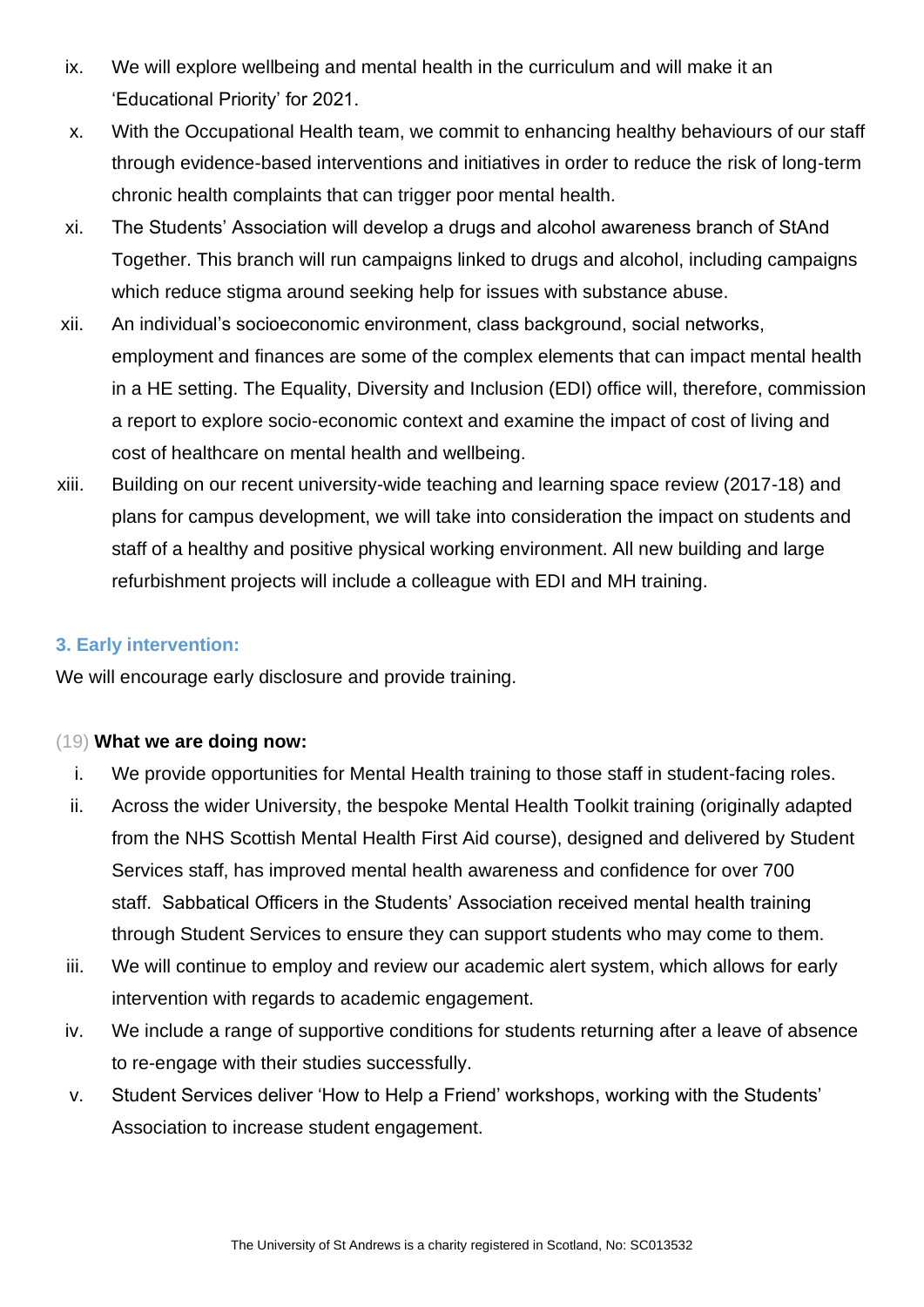- vi. The Occupational Health Team advises managers to undertake an individual stress risk assessment for all staff reporting work-related stress and encourages staff to create a Wellness Recovery Action Plan (WRAP) with their manager.
- vii. OSDS offers training for managers and staff to build awareness and to equip people with mental health resources (like resilience) and a workplace coaching service which is open to all staff and is a valuable early intervention.

#### (20) **What we will do next:**

- i. We will develop anti-stigma campaigns with the Students' Association and the Mental Health Task Force linked to seeking support, encouraging students and staff to get support early before manageable problems become crises which impact multiple areas of life.
- ii. We will provide online information about mental health to all student-facing academic staff. In addition, all academic staff will have access to training via in-School delivery of the Mental Health Toolkit.
- iii. The University will foster a supportive environment to encourage early disclosure of mental health issues, ensuring students and staff that this information will be treated in confidence and only used to provide relevant support.
- iv. The University commits to the introduction of Critical Responders, to relieve pressure at peak time of demand, such as at night-time and weekends.
- v. With the Occupational Health Team, the University commits to training Heads of Schools and Units to undertake, complete, review and implement both departmental/unit stress risk assessments and individual stress risk assessment for all staff who report work-related stress issues.
- vi. With the Occupational Health Team, we will offer guidance for managers and staff to complete, develop, review and implement WRAP where appropriate.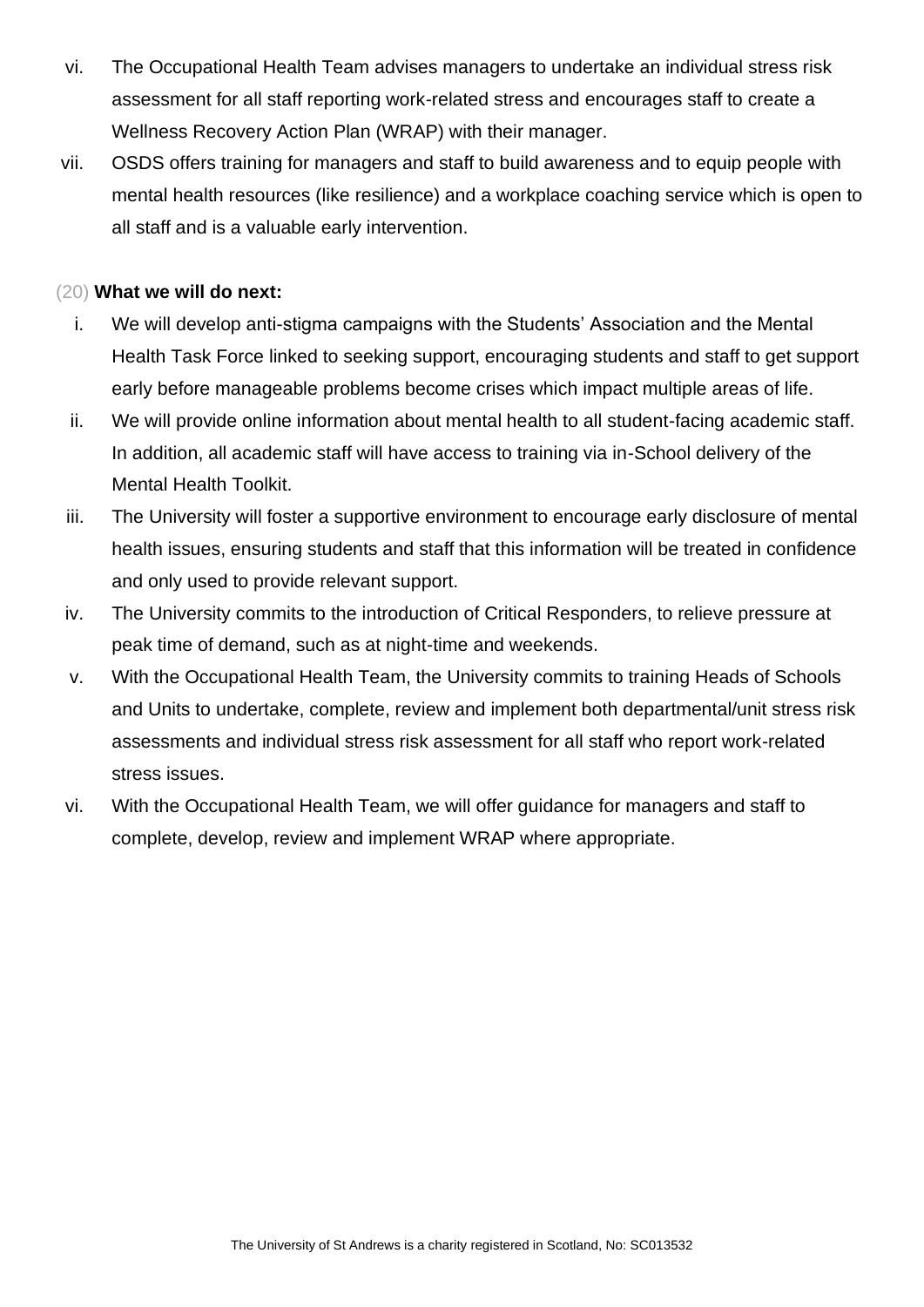#### **4. Suicide prevention:**

(21) We recognise that suicide safety needs to be an institutional priority and placing the Suicide Prevention Strategy within the wider Mental Health Strategy confirms this status. We are working together to create compassionate and aware communities within the University.

#### (22) **What we are doing now:**

- i. The University has in place risk management procedures around suicide as part of its comprehensive risk management system, overseen by the VP Governance. This is reviewed on a quarterly basis.
- ii. In line with Universities UK Suicide-Safer Strategy, the VP Education has established three teams: Prevention, Intervention and Postvention. Working with internal stakeholders and external experts, these teams aim to develop and deliver good working practices and new initiatives to ensure the University of St Andrews has a whole university approach to preventing suicide.
- iii. Students and staff with any concerns about student suicide have clearly established contact routes to Student Services via its Advice and Support Centre (ASC).
- iv. Student Services provide tailored interventions to those most at risk and coordinate with the NHS where appropriate.
- v. Student Services has developed regular liaison with GP practices and have a system for coordinating when there are concerns around risk. Student Services has a Risk Protocol that specifically monitors students at risk to themselves as well as monitoring best practice in risk reduction.
- vi. A new Security and Response Team provides enhanced out of hours cover, involving staff with mental health training.
- vii. Universities UK Suicide Safer document indicates that 54% of mental health patients who died by suicide had a history of alcohol/drug misuse. We are addressing this issue by training Student Services staff, including Wardens, in brief alcohol interventions and several Counsellors already have training in alcohol and drug reduction.
- viii. Student Services will continue to reach out to students who have been adversely affected by the suicidal or risky behaviour of peers, friends and other people they know.
- ix. The Students' Association, in collaboration with national campaigns and the Press Office, will deliver information regarding campaigns annually in September (Suicide Awareness Month).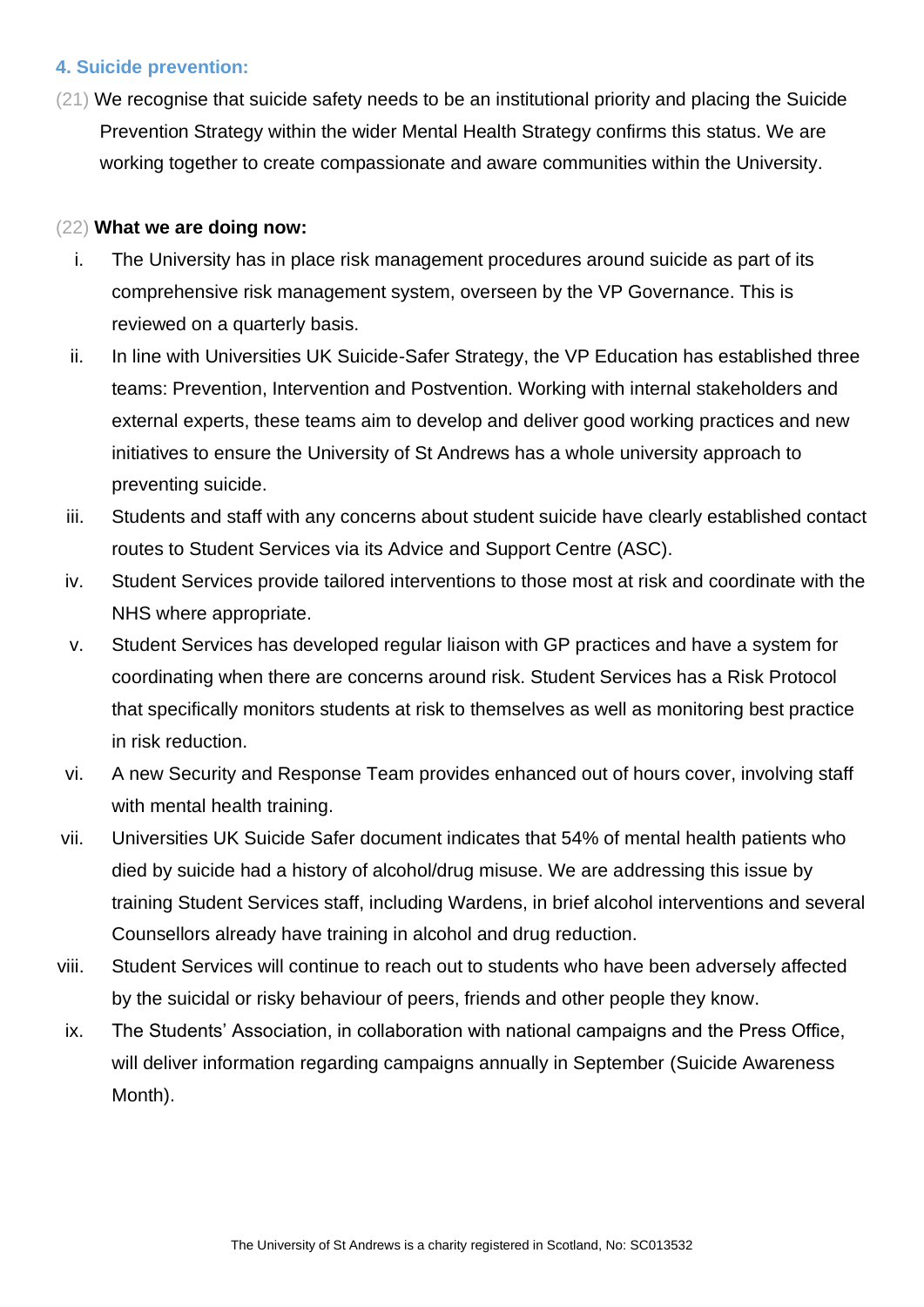#### (23) **What we will do next:**

- i. We will deliver a University Suicide Prevention Strategy within the 2019-2020 academic year.
- ii. We commit to increased communication around suicide prevention and emergency support.
- iii. The University has committed to a continuation of the provision of Student Mental Health Coordinators in accordance with our needs.
- iv. The Mental Health Task Force will work to identify liaison routes with Schools to embed messages promoting wellbeing and suicide awareness in the processes of academic life.
- v. We will train Student Services staff in brief drug interventions to complement existing training in brief alcohol interventions.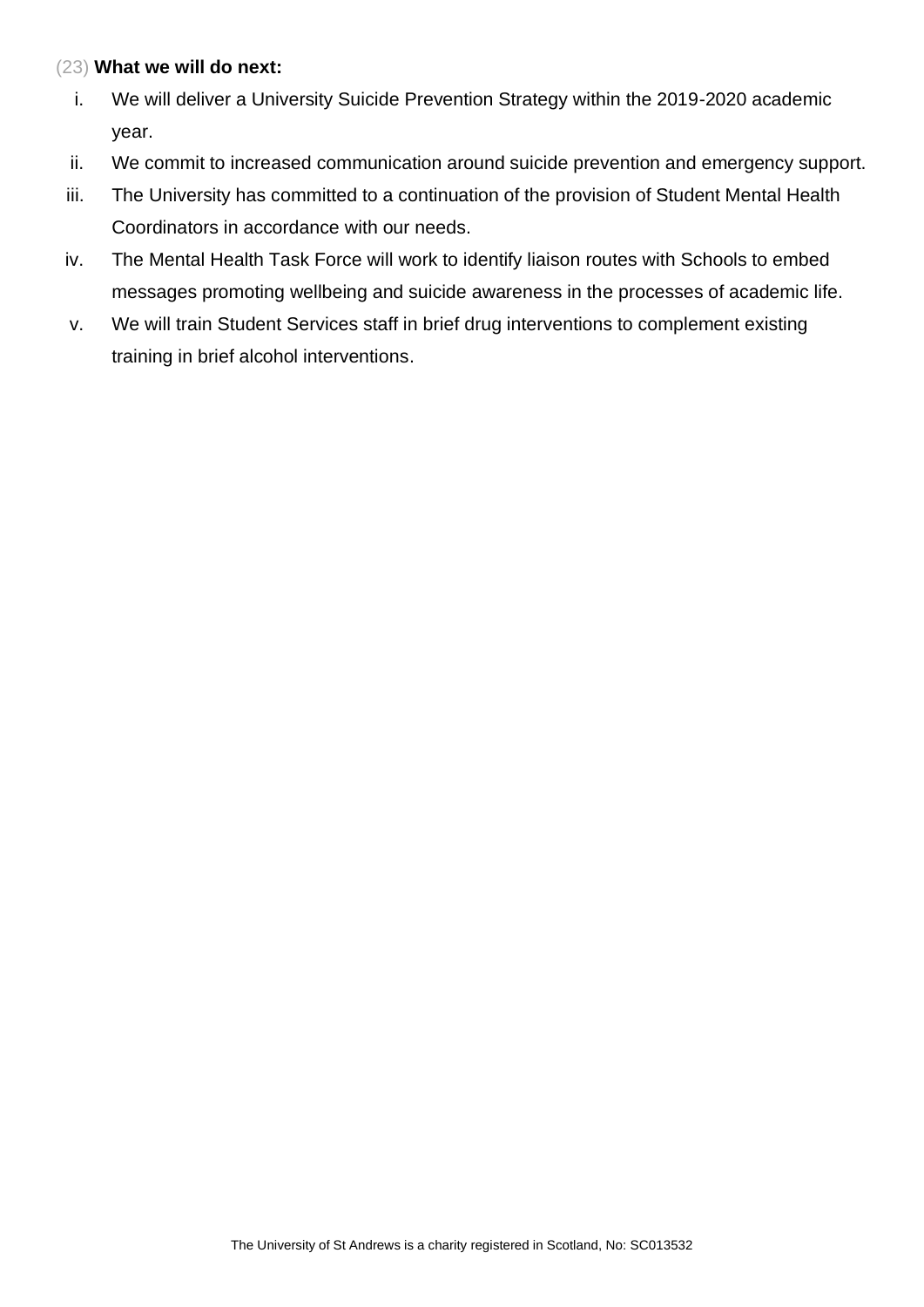#### **5. Transitions and Pressure Points:**

- (24) The University commits to promote compassionate and aware communities for students and staff experiencing transitions. The university experience is a transformational stage in the lives of students and often for staff. Identified transitions for students include: moving from child to adult mental health services; coming to university; progressing through the academic structure; leaving university; and moving to another country for international study. For staff, these transitions include: first jobs; caring responsibilities; family leave; chronic long-term health complaints; retirement; flexible working; organisational change; and moving to the University from another city or country.
- (25) There are certain groups who face additional challenges and we are working to develop targeted support in response to these. Drawing upon multiple sources of information, such as national and University specific surveys, like the National Student Survey (NSS) and internally-focused University wellbeing studies, we are aware that lower levels of mental wellbeing and higher levels of depression are experienced by international students, first generation HE students, non-binary students, students with disabilities, and students from minority ethnic backgrounds.

#### (26) **What we are doing now:**

- i. Student Services provides a Matched Care<sup>5</sup> model designed to assist students by offering the lightest effective intervention when it is needed. Additionally, Student Services Disability Advisers target applicants who declare a mental health disability to ensure they have appropriate care upon moving to St Andrews.
- ii. Student Services works with Registry to identify students facing specific or additional challenges and to ensure that they have appropriate support.
- iii. We are proudly international with 45% of students and staff at the University who are from outside the UK. We are working to enhance existing targeted efforts to further promote compassionate and aware communities for the high proportion of international students and staff at St Andrews.
- iv. The Students' Association provides incoming students with information on available support through publications and digital resources prior to arrival.

<sup>&</sup>lt;sup>5</sup> Our Matching Care model includes wellbeing support and counselling as well as CBT and mental health coordination. It aims to:

<sup>•</sup> promote autonomy, resilience and independence of students by offering the lightest effective interventions.

<sup>•</sup> offer equity of access by ensuring there are appointments available to students need at the right time.

<sup>•</sup> prudently and efficiently use of all our resources.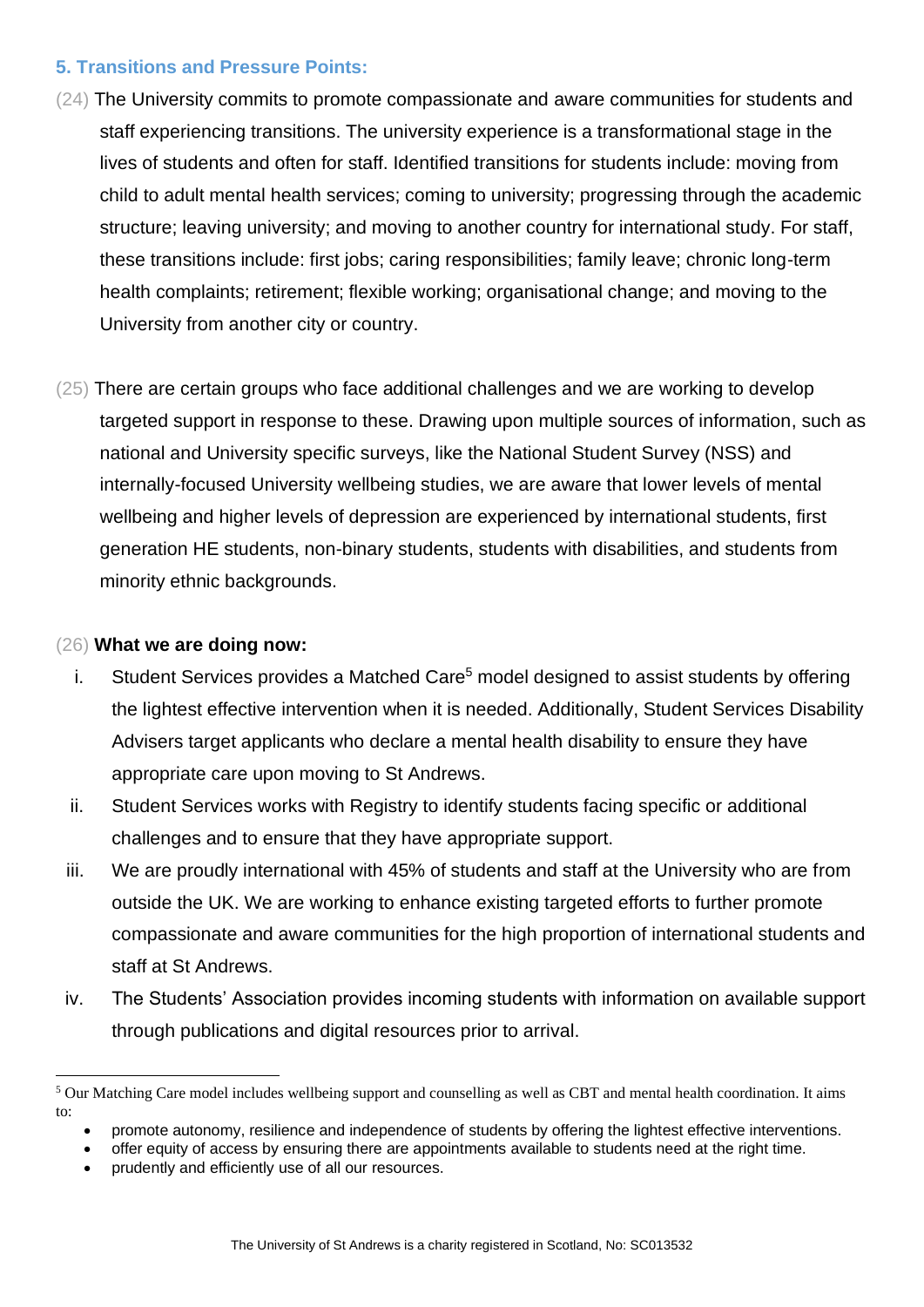- v. Peer Support Volunteers are available on call throughout Orientation Week and beyond to provide support to any incoming students.
- vi. We have created a 'Transition pathway' programme to support staff involved in organisational change.

#### (27) **What we will do next:**

- i. We will provide information about wellbeing and mental health as part of the admissions process for students and induction for new members of staff.
- ii. We will provide support and guidance via the Careers Centre, Human Resources, Global Office, Registry, Wellbeing Officers and EDI for other key transition points for students and staff.
- iii. Working with Student Services, Human Resources, the VP Education, the AVP Diversity, the Students' Association, and existing groups, we will enhance our targeted initiatives for susceptible groups (such as: international students and staff; refugees; people on the spectrum of neurodiversity; students and staff with disabilities; black, Asian and minority ethnic students and staff; and lesbian, gay, bisexual, trans, queer/questioning students and staff).
- iv. We will help members of our community to develop resilience in order to cope with the everyday stresses of academic life and to recognise when stresses become greater and other supports are required.
- v. We will continue to provide support and guidance via Human Resources and Occupational Health for key transition points for staff.
- vi. The Students' Association will develop initiatives around transitions, such as Freshers' Week events to help incoming students to become settled in their new community and feel part of the St Andrews experience.
- vii. The University will increase support available to graduating students, and ensure we are communicating with them throughout their final semester to prepare them for leaving university.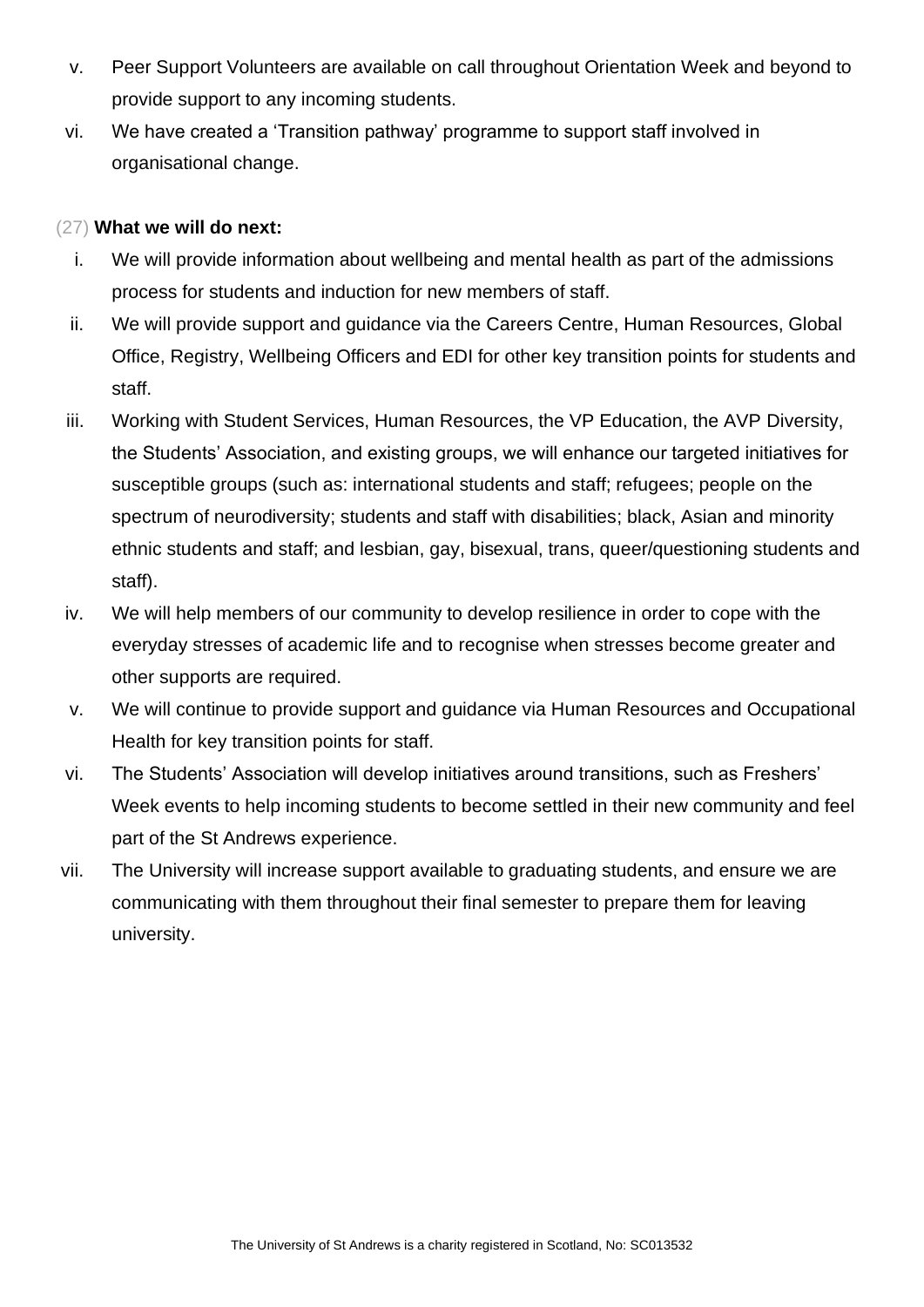#### **6. Support for Students:**

(28) The University offers a range of support services in response to ongoing needs assessment. Student Services offer assessment-based mental health support that is linked to a broad range of student services.

#### (29) **What we are doing now:**

- i. Student Services provides an integrated, university-wide system of support and advice to encourage non-medical responses where appropriate. This includes: a Matched Care model of counselling<sup>6</sup>; health advice and referrals; disability service; mental health training; wardens in residences; and signposting for information about funding, accommodation, the Library, Registry, multifaith Chaplaincy and the Students' Association.
- ii. We currently offer online support for students through SilverCloud (a CBT programme), which is available to all staff and students of the University with a username and password.
- iii. Support and advice are also available from: Academic Advisors, Study Abroad Advisors and Associate Deans (Advising). Within Academic Schools, there are: Directors of Teaching, Directors of Postgraduate Studies, Wellbeing Officers, Equality and Diversity Officers and Study Abroad Officers.
- iv. Existing policies and procedures regarding engagement, such as the Academic Alert system (linked to Student Services) and Leave of Absence, are clearly signposted.
- v. The Disability Team is currently developing enhanced guidance for Schools on inclusive teaching, learning and assessment.
- vi. We have enhanced out-of-hours provision through the University's Security and Response Team.
- vii. The Students' Association has a variety of support to help students, including Stand Together (peer-to-peer support) and an online 'Help Hub' where students can find services and resources for a range of issues, including mental health.

# (30) **What we will do next:**

- i. We will continue to monitor demand on student mental health services and allocate resources accordingly.
- ii. We will provide information and signposting on Mental Health within the St Andrews Orientation app.

<sup>&</sup>lt;sup>6</sup> We are the first psychological therapy service to have received the Royal College of Psychiatrists/ British Psychological Society APPTS (Accreditation Programme for Psychological Therapies Services) accreditation in Scotland and only the second HEI to have received it in the UK.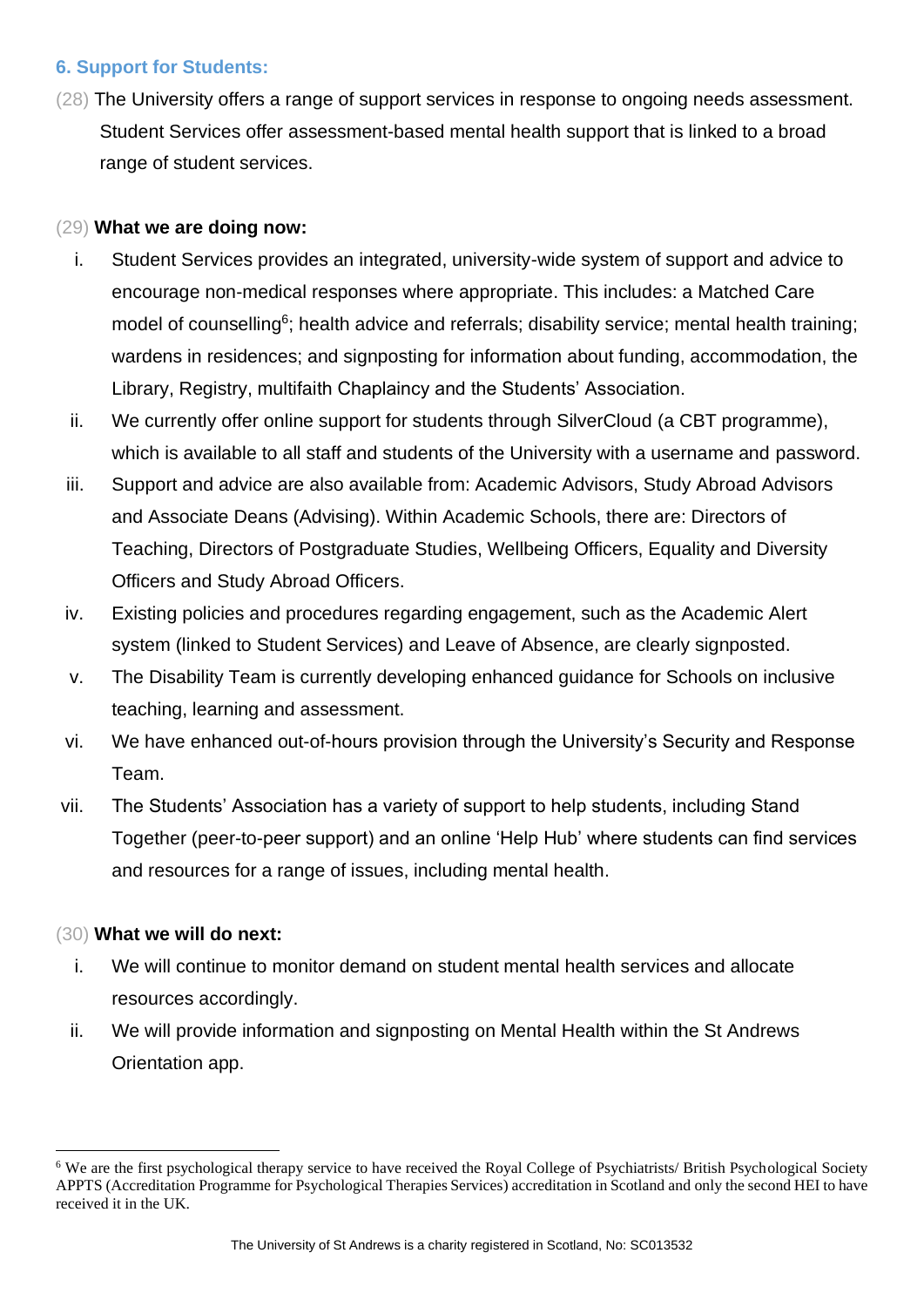- iii. Aligning with the People Strategy, we will provide online route maps for mental health and mental wellbeing for all students.
- iv. The University commits to providing obligatory mental health training for those in key student support roles, as well as increased online training for students. In addition, support will be given to the Students' Association to guarantee the provision of peer-to-peer training.
- v. We will work to improve and develop the communication of existing provision with clear signposting of relevant policies and resources. As part of this, we will highlight and enhance our online provision.
- vi. We are currently piloting a graduate trainee scheme, providing two graduates with workbased learning opportunities and CBT training. Once trained, they will help to train others and collaborate on the implementation of the Mental Health and Suicide Prevention Strategies.
- vii. The University commits to enhancing student literacy around mental health, building on our existing Mental Health Toolkit.
- viii. We will work with our PG cohort, the Student Association and St Leonard's PG College to create more targeted support for this group of students.
- ix. We commit to working with academic schools to ensure that reasonable adjustments for mental health disability are in place.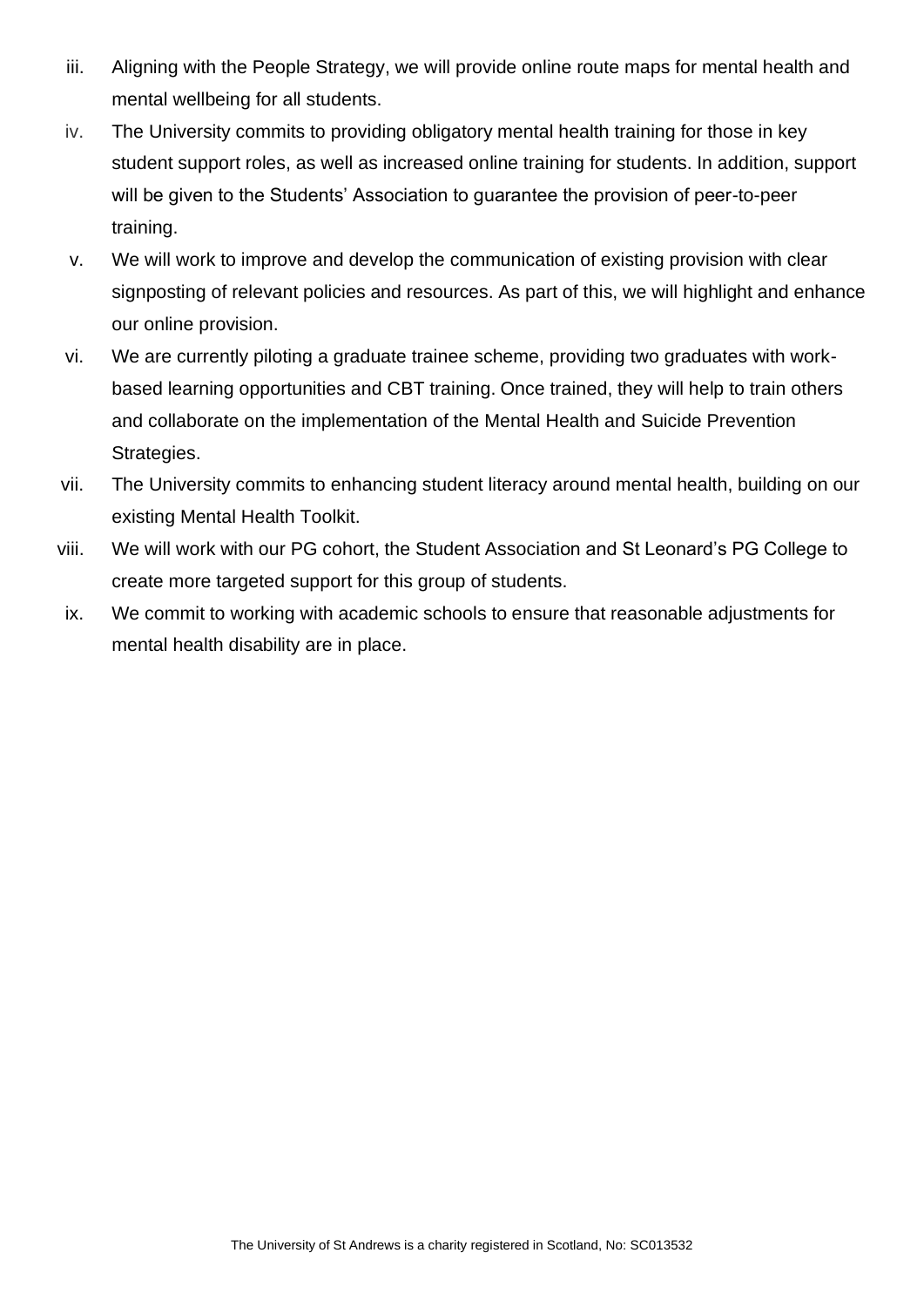# **7. Support for Staff**

(31) The University offers a range of support and advice in response to ongoing needs assessment.

#### (32) **What we are doing now:**

- i. We offer mental health training to those in student-facing roles and to Heads of Schools and Units.
- ii. We offer information and advice about finances, disability, flexible working and career breaks, and provide signposting to other services.
- iii. The Occupational Health Team offers counselling, referrals, health advice and other supports, including CBT and online resources. It currently operates a model of prioritised reviews with a commitment to see staff as follows: all staff within 30 days; staff with work related stress within 14 days; staff with mental health crises within 48 hours.
- iv. The Occupational Health Team works with Human Resources and provides fitness to work and fitness to attend capability/disciplinary assessments regarding mental health.
- v. Occupational Health works in partnership with OSDS to deliver mental health training to managers.
- vi. The University Wellbeing and Engagement Group (run by OSDS) offers support, activities and information to actively promote positive mental health, and aims to enhance the connection between staff wellbeing, levels of engagement, and organisational performance.

# (33) **What we will do next:**

- i. We will continue to monitor demand on staff mental health services and allocate resources accordingly.
- ii. We will improve our digital communication around mental health, wellbeing and supports.
- iii. Aligning with the People Strategy, we will provide online route maps for mental health and mental wellbeing for all staff.
- iv. We will work to enhance our counselling and Matched Care model.
- v. We will provide more detailed HR guidance on dealing with mental health issues and their impact on staff.
- vi. The University will expand the mental health training provision for staff, including online provision.
- viii. The University will continue to review the training and support for staff in teaching roles, administrative roles, support and estate roles, and those working in halls.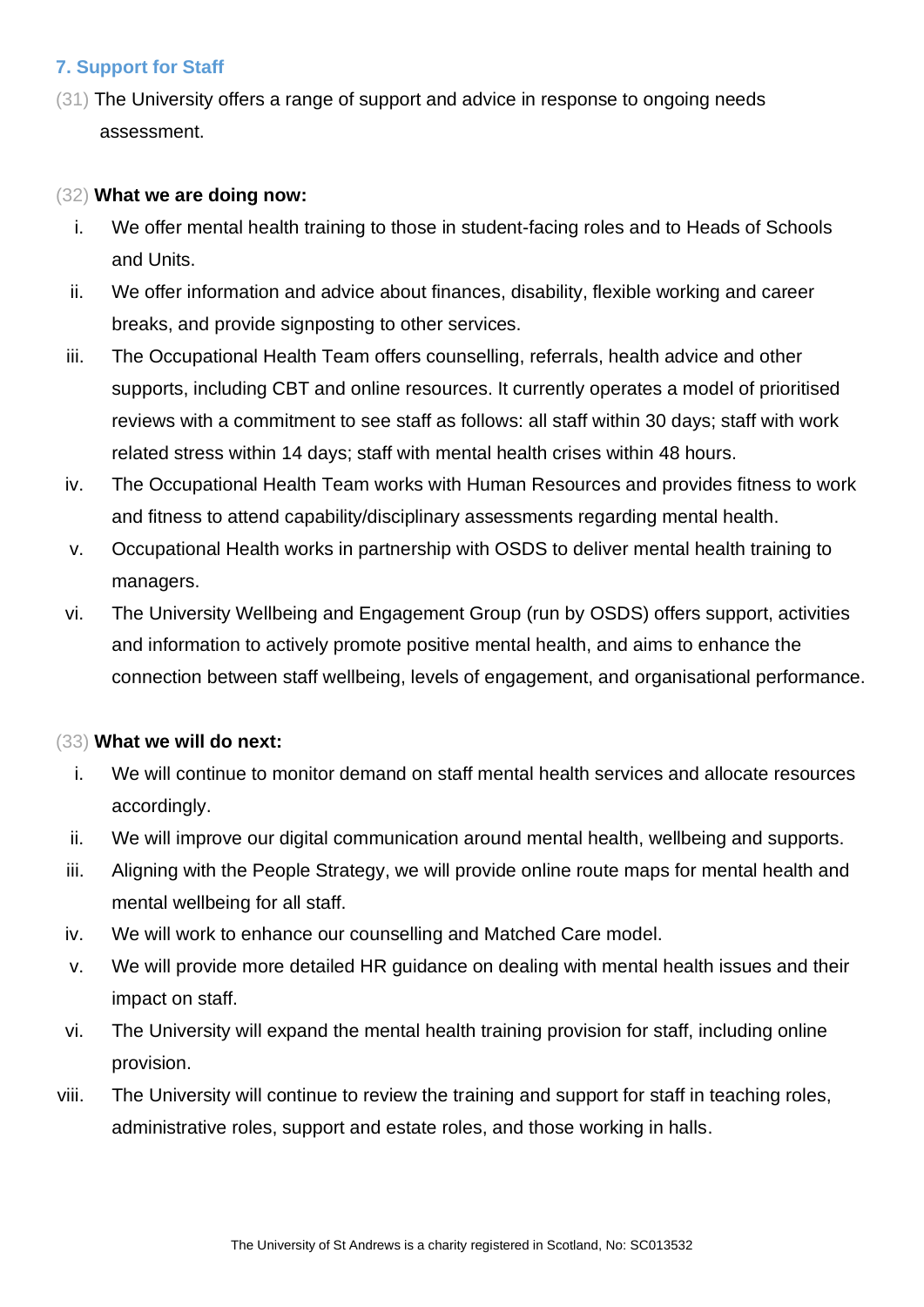- ix. Regular meetings of Wellbeing Officers will be coordinated by Student Services (studentfocused) and Human Resources/ Organisational Development/ Occupational Health (stafffocused).
- x. We will work to develop targeted Occupation Health support for Units/Schools where we identify mental health risks.
- xi. We aim to reduce the waiting time for an Occupational Health review for all staff in order that early intervention can be offered.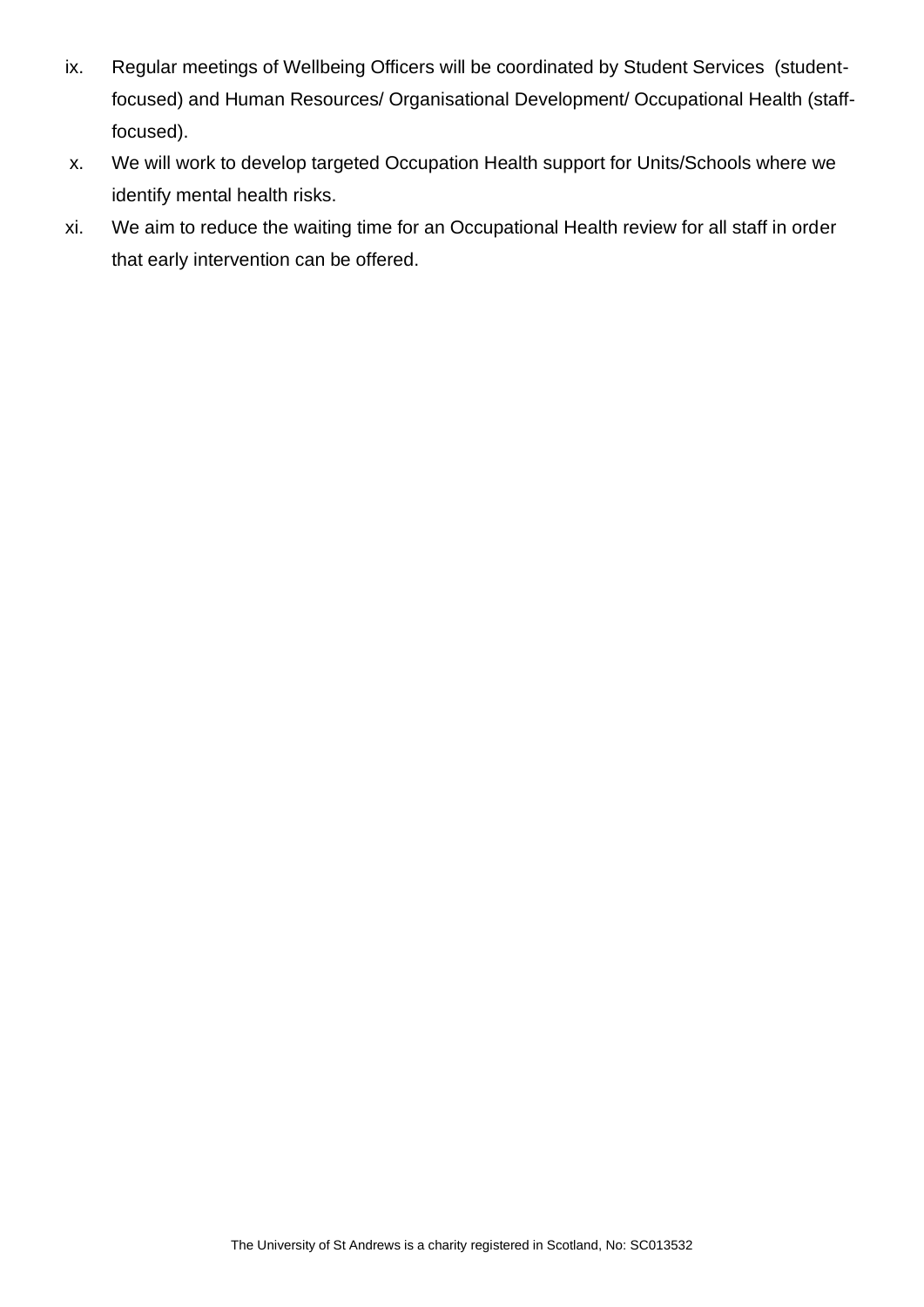#### **8. Partnerships:**

(34) We work collaboratively within and outwith the University, with the NHS, local GPs and mental health services and we will continue to build and strengthen our links with third-sector organisations.

#### (35) **What we are doing now:**

- i. Existing collaborations and partnerships include links with local GPs and hospitals; MANTRA—tailored provision for students with an eating disorder, operated jointly with GP practices; the Student Health Hub, a collaboration with the local community hospital in St Andrews; monthly liaison meetings with GPs, and collaboration with the Heads of Disability Services across Scotland to enhance assessment practices.
- ii. We have signed up to *Think Positive*, the Scottish Government-funded student mental health project at NUS Scotland and we are committed to working with the Students' Association to develop a Student Mental Health Agreement.
- iii. Occupational Health works with several outside partners, including the government's 'Access to Work' scheme, local Alcohol Awareness support services, and health and fitness practitioners.
- iv. The Students' Association and Student Services have formed a strong partnership with *Nightline*, which provides a vital listening service for students.
- v. We commit to ongoing collaboration with other colleges and universities to share resources/best practice and we currently work with HUCS (Heads of University Counselling Services) and Amosshe (the student Services managers organisation sharing best practice). We are also represented on the Universities Scotland Mental Health group and the Scottish Government Mental Health working group and we participate in the Scottish branch of the Healthy Universities Network.
- vi. We have established informal links with the Scottish mental health charity, PENUMBRA.

#### (36) **What we will do next:**

- i. The Suicide Prevention and Intervention teams are creating strong links with local and national partners from the healthcare and voluntary sectors and with the local authority, especially local suicide partnerships. Colleagues have identified external stakeholders in Public Health and Health Promotion and are exploring how best to work with them.
- ii. The Suicide Prevention Group commits to working with the Public Health and Health Promotion Lead for Mental Health in Fife. We will work with the Health Promotion Officer for the Fife Health and Social Care Partnership who are re-establishing a Core Multi-Agency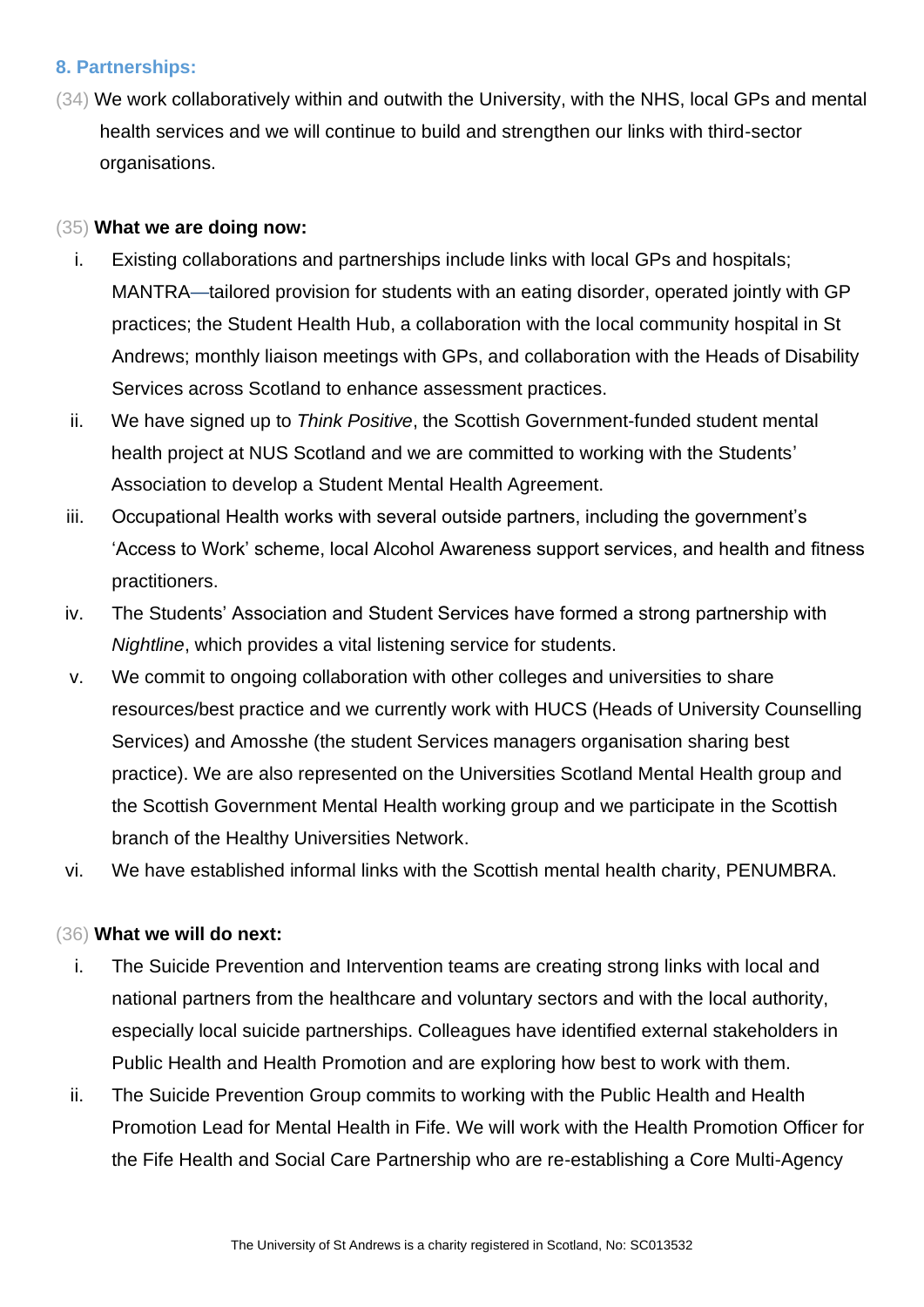Suicide Prevention Group in Fife. In addition, members of the Intervention Group have begun engagement with the Samaritans.

- iii. The University and the St Andrews SA will continue to lobby the government for increased investment in local mental health services.
- iv. Occupational Health will build on partnerships working both within the University and in the wider community to assist our staff in receiving the appropriate holistic support that may be required.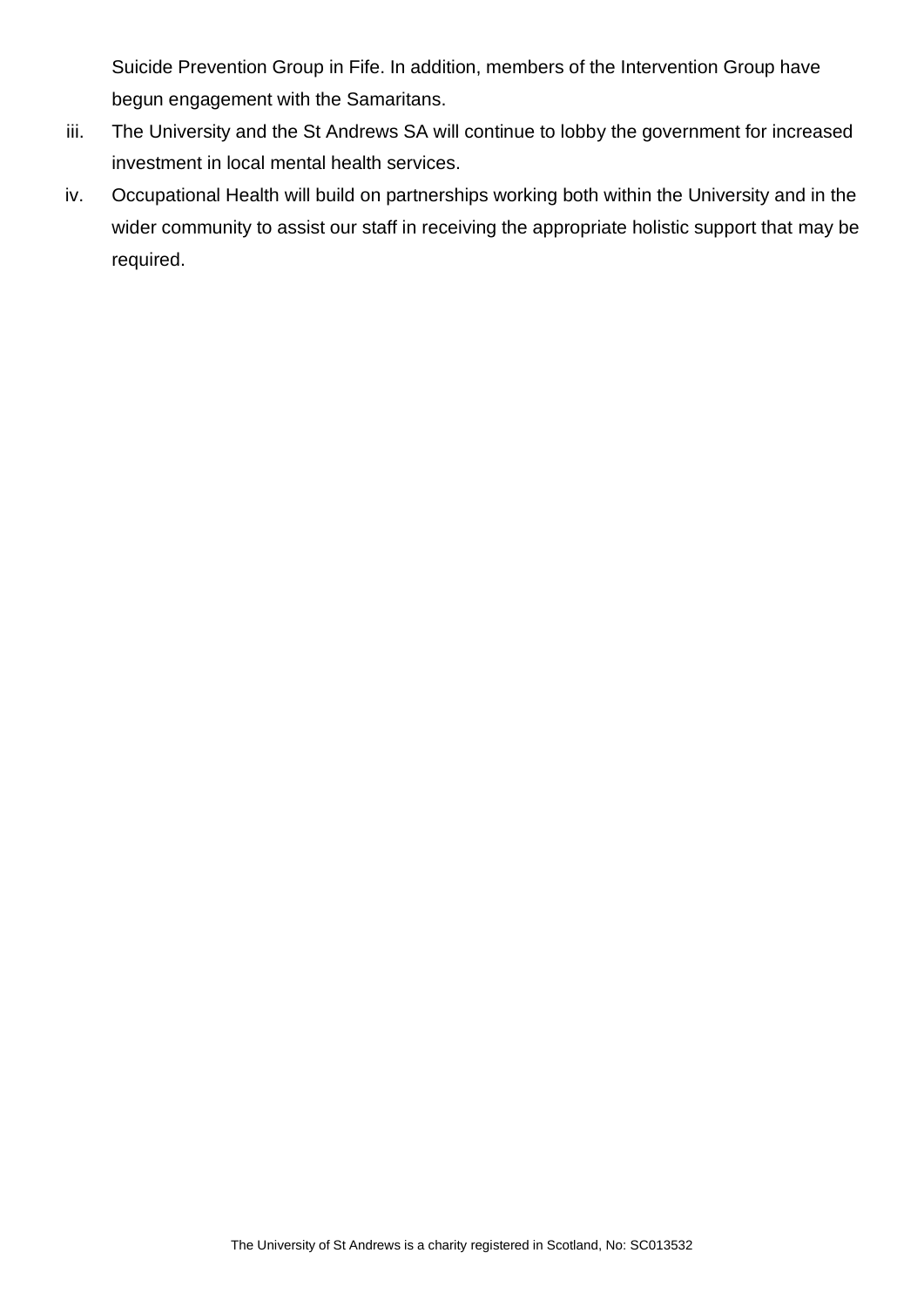# **9. Data and Monitoring:**

(37) We commit to the ongoing evaluation of needs of staff and students in order to measure the impact of our activities. We commit to evidence-based planning and responses to change.

#### (38) **What we are doing now:**

- i. Ongoing monitoring is already carried out by the Occupational Health Team and we commit to enhancing this. Occupational Health undertakes patient satisfaction surveys every six months and produces statistics on trends with Units and Departments for staff mental health and work-related stress to allow appropriate intervention. Occupational Health produces and monitors all absence statistics, specifically focusing on mental health and work-related stress.
- ii. Ongoing monitoring is already carried out by Student Services and we commit to continuing and enhancing this. The data provided by Student Services allows for evidence-based interventions and development of targeted supports for students.<sup>7</sup>
- iii. We have completed an audit of mental health provision across the university and identified strengths, weaknesses and future actions.
- iv. Approximately 30% of staff took part in the People Strategy survey/focus groups in 2019. These focused on all aspects of staff experiences including work-life balance, health, crises and wellbeing.

# (39) **What we will do next:**

- i. We are currently developing an undergraduate survey to address the issue of mental health and wellbeing amongst our largest student population, taking particular note of our highly international student body and students with protected characteristics.
- ii. We commit to surveying our postgraduate community to help us to understand and respond to their specific mental health needs.
- iii. We will evaluate the data provided by existing surveys, including internal measures (such as the Equality and Diversity survey) and external ones (such as the iGrad survey), to inform our planning.
- iv. We will include questions related to mental health and wellbeing in the annual/ biannual staff survey.
- v. We will work with underrepresented groups and those less likely to report problems in order to understand their specific needs and how to adapt our provision to them.

<sup>&</sup>lt;sup>7</sup> In its Matched Care model, Student Services employs the CORE 34 Outcome Measure, a set of 34 questions asking about the student's wellbeing, problems/symptoms, functioning and risk to self/others. It provides a basic consistent framework for all practitioners working in the Matching Care team.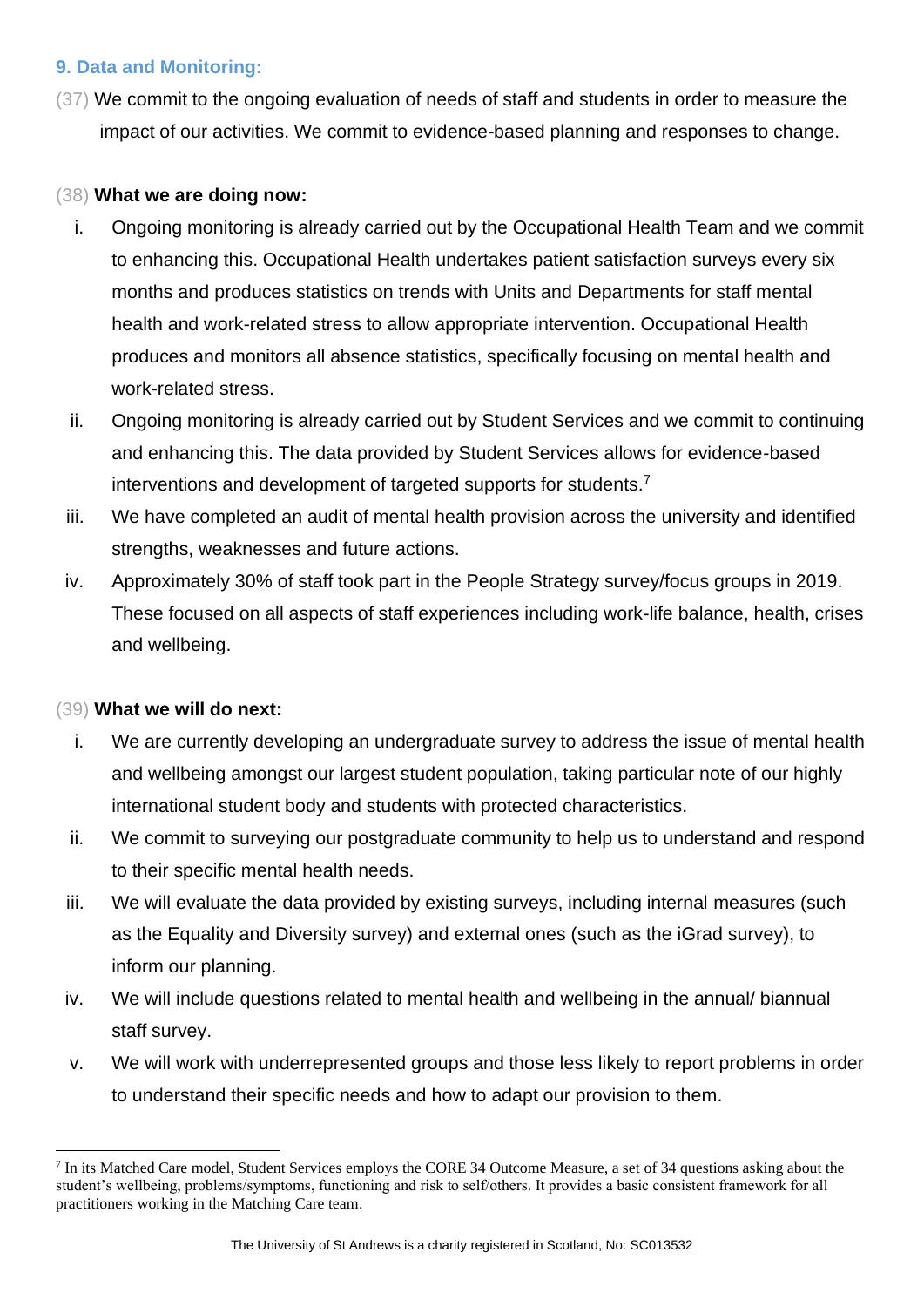- vi. Occupational Health will undertake a University health needs assessment to plan strategic interventions in any areas highlighted as risk to both the University and staff.
- vii. Progress on our commitments within the strategy and the work of the Mental Health Task Force will be reported to the VP Education and the AVP Diversity.
- viii. We will use the EDI-commissioned report on the impact of cost of living and cost of healthcare to build our evidence base.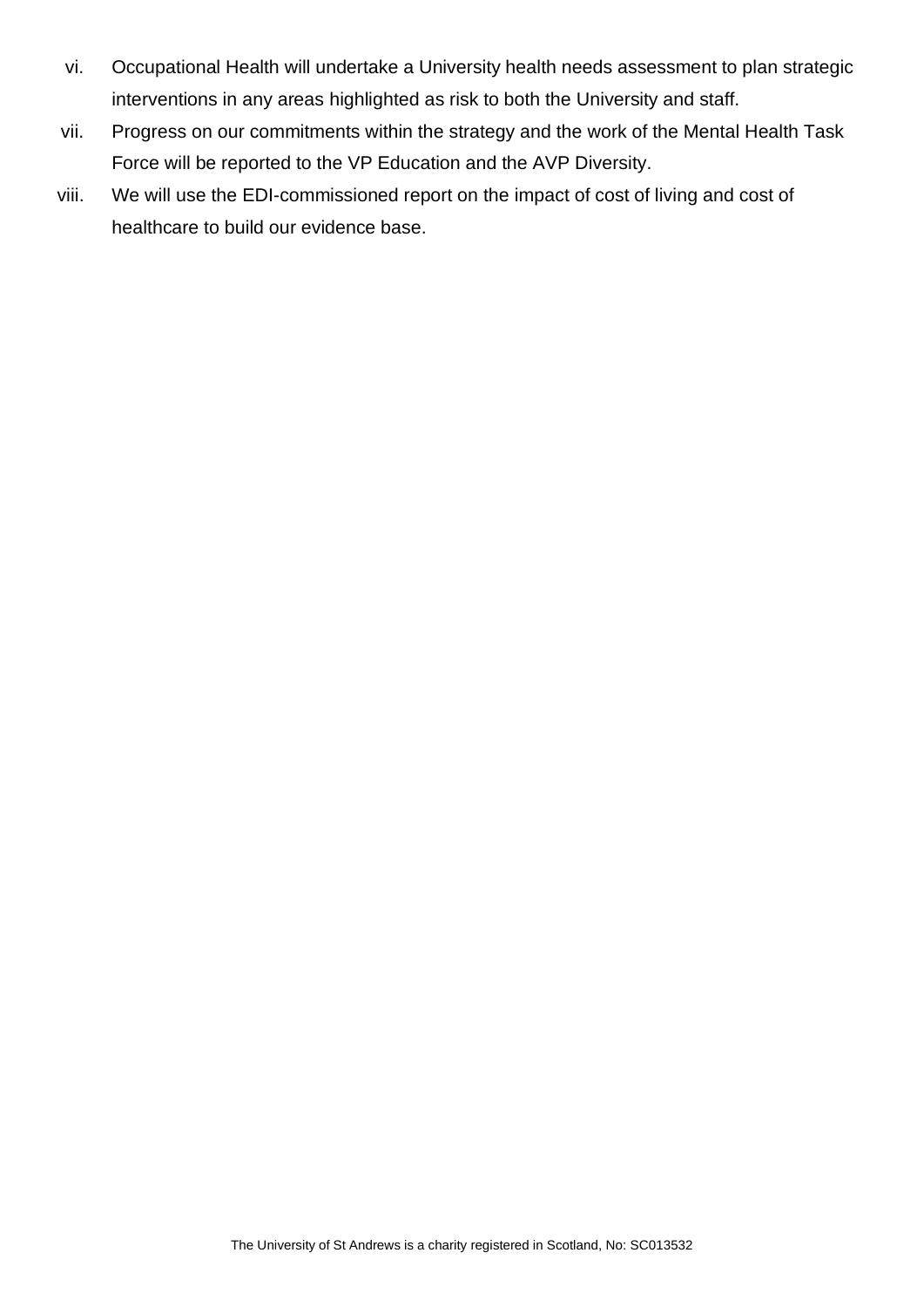

Talk to a Wellbeing

Adviser about the

Alcohol Interventions

Programme

Disability team:

disability@

or international

 $advice:advint@$ 

Housing?

ASC: theasc@ or

accomodation@

01334 462510

Money?

Money Adviser:

monevadvice@

ASC: theasc@

diversity@

If your problem

is not here

please talk to...

concerns? Speak to a class rep, lecturer, module coordinator, advisor or director of teaching

**Jobs & Graduation** concerns? Talk to the careers center: www.standrews.ac.uk/ careers

**Need extra time?** Contact the disabilities team:disability@

**Need skills and** studying help Contact CAPOD: capod@

Personal issue impacting vour studies?



Still not sure who to talk to?

Contact Student Services: studserv@st-andrews.ac.uk / 01334 462720

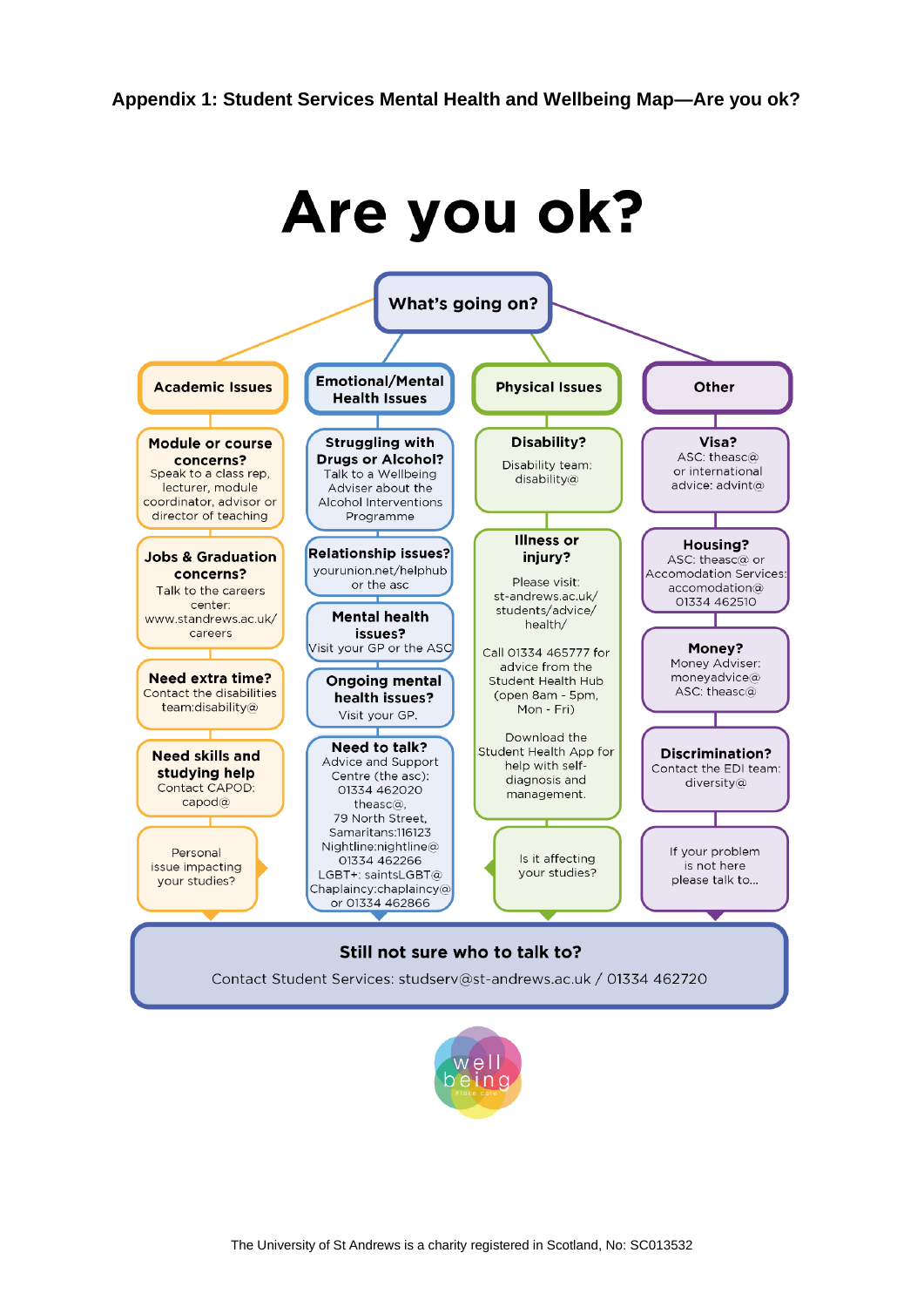#### **Appendix 2: Support for staff: Who to contact if you need help**

There is a range of services available to staff experiencing work, wellbeing or health issues. There is also services available if you wish to discuss challenging or emotional situations with students. Staff are always welcome to approach any of the resources listed below.

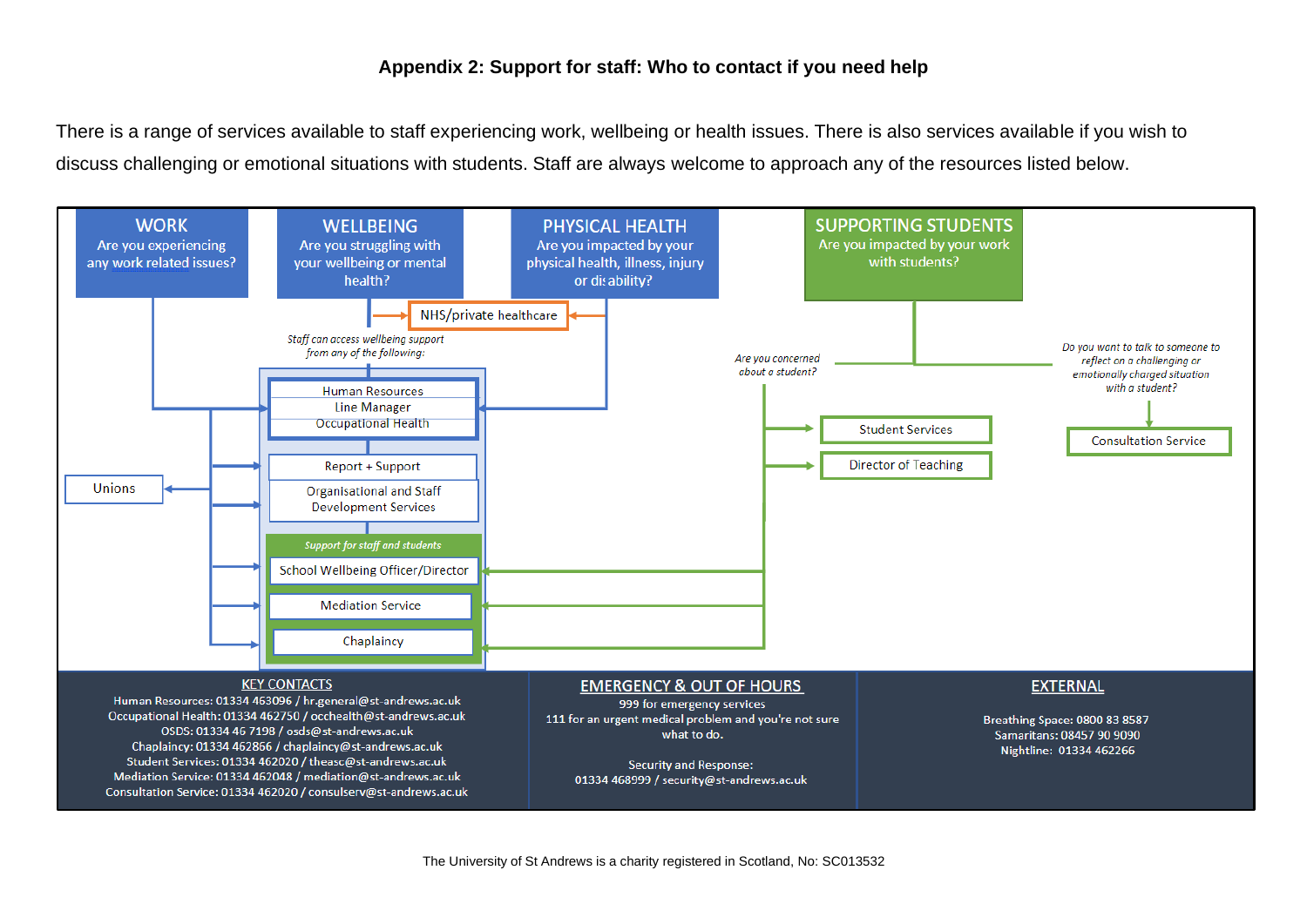# **Appendix 3: Other related University Policies**

The University's Mental Health Strategy interacts with several of the University's established policies, most notably, but not exclusively, the following:

#### *Institution-Wide*

- **[Alcohol, drug and substance misuse policy](https://www.st-andrews.ac.uk/s/redirect?collection=uosa-meta-policy&url=https%3A%2F%2Fwww.st-andrews.ac.uk%2Fpolicy%2Fstaff-health-and-well-being-controlled-substances%2Finternal%2Falcohol-drug-and-substance-misuse-policy.pdf&auth=0XBG9AXSYIdlCz8C438MiA&profile=_default&rank=63&query=%21nullquery+%7Ckeyterm1%3A%22%24%2B%2B+Staff+%24%2B%2B%22)** [https://www.st-andrews.ac.uk/policy/staff-health-and-well-being-controlled](https://www.st-andrews.ac.uk/policy/staff-health-and-well-being-controlled-substances/alcohol-drug-and-substance-misuse-policy.pdf)[substances/alcohol-drug-and-substance-misuse-policy.pdf](https://www.st-andrews.ac.uk/policy/staff-health-and-well-being-controlled-substances/alcohol-drug-and-substance-misuse-policy.pdf)
- **Health and safety policy**  <https://www.st-andrews.ac.uk/policy/health-and-safety/university-health-safety-policy.pdf>
- **[Policy on dealing with abusive, persistent or vexatious complaints and complainants](https://www.st-andrews.ac.uk/s/redirect?collection=uosa-meta-policy&url=https%3A%2F%2Fwww.st-andrews.ac.uk%2Fpolicy%2Funiversity-governance-complaints%2Fvexatious-complaints-policy.pdf&auth=UclFJYI1PE6oMVVJ%2BAk5qw&profile=_default&rank=1&query=%21nullquery+%7Ckeyterm1%3A%22%24%2B%2B+University+governance+%24%2B%2B%22)** [https://www.st-andrews.ac.uk/policy/university-governance-complaints/vexatious](https://www.st-andrews.ac.uk/policy/university-governance-complaints/vexatious-complaints-policy.pdf)[complaints-policy.pdf](https://www.st-andrews.ac.uk/policy/university-governance-complaints/vexatious-complaints-policy.pdf)
- **[Policy statement relating to student sexual misconduct](https://www.st-andrews.ac.uk/s/redirect?collection=uosa-meta-policy&url=https%3A%2F%2Fwww.st-andrews.ac.uk%2Fpolicy%2Fstudent-administration-non-academic-discipline%2Fpolicy-statement-relating-to-student-sexual-misconduct.pdf&auth=ddVIkl5Fc9HFlI9deArjUA&profile=_default&rank=12&query=%21nullquery+%7Ckeyterm1%3A%22%24%2B%2B+Student+administration+%24%2B%2B%22)** [https://www.st-andrews.ac.uk/policy/student-administration-non-academic-discipline/policy](https://www.st-andrews.ac.uk/policy/student-administration-non-academic-discipline/policy-statement-relating-to-student-sexual-misconduct.pdf)[statement-relating-to-student-sexual-misconduct.pdf](https://www.st-andrews.ac.uk/policy/student-administration-non-academic-discipline/policy-statement-relating-to-student-sexual-misconduct.pdf)
- **[Protection of vulnerable groups and criminal records check policy](https://www.st-andrews.ac.uk/s/redirect?collection=uosa-meta-policy&url=https%3A%2F%2Fwww.st-andrews.ac.uk%2Fpolicy%2Fstaff-recruitment-protection-of-vulnerable-groups%2Finternal%2Fpvg-and-criminal-record-check-policy.pdf&auth=HEEWisPiBD%2FXeXoY%2FVsU0g&profile=_default&rank=54&query=%21nullquery+%7Ckeyterm1%3A%22%24%2B%2B+Staff+%24%2B%2B%22)** [https://www.st-andrews.ac.uk/policy/staff-recruitment-protection-of-vulnerable-groups/pvg](https://www.st-andrews.ac.uk/policy/staff-recruitment-protection-of-vulnerable-groups/pvg-and-criminal-record-check-policy.pdf)[and-criminal-record-check-policy.pdf](https://www.st-andrews.ac.uk/policy/staff-recruitment-protection-of-vulnerable-groups/pvg-and-criminal-record-check-policy.pdf)
- **[Risk management policy](https://www.st-andrews.ac.uk/s/redirect?collection=uosa-meta-policy&url=https%3A%2F%2Fwww.st-andrews.ac.uk%2Fpolicy%2Funiversity-governance-risk-management%2Finternal%2Frisk-management-policy.pdf&auth=75XfgOETERytl3vPZVNqMw&profile=_default&rank=2&query=%21nullquery+%7Ckeyterm1%3A%22%24%2B%2B+University+governance+%24%2B%2B%22)** [https://www.st-andrews.ac.uk/policy/university-governance-risk-management/internal/risk](https://www.st-andrews.ac.uk/policy/university-governance-risk-management/internal/risk-management-policy.pdf)[management-policy.pdf](https://www.st-andrews.ac.uk/policy/university-governance-risk-management/internal/risk-management-policy.pdf)
- **[Safeguarding of children, vulnerable adults and prevention of radicalisation policy](https://www.st-andrews.ac.uk/s/redirect?collection=uosa-meta-policy&url=https%3A%2F%2Fwww.st-andrews.ac.uk%2Fpolicy%2Fstaff-employee-relations-protection-of-vulnerable-groups%2Fsafeguarding-of-children-vulnerable-adults-prevention-of-radicalisation-policy.pdf&auth=v8In7yV2K%2BHnNHfqtMSUTA&profile=_default&rank=9&query=Data+Protection)** [https://www.st-andrews.ac.uk/policy/staff-employee-relations-protection-of-vulnerable](https://www.st-andrews.ac.uk/policy/staff-employee-relations-protection-of-vulnerable-groups/safeguarding-of-children-vulnerable-adults-prevention-of-radicalisation-policy.pdf)[groups/safeguarding-of-children-vulnerable-adults-prevention-of-radicalisation-policy.pdf](https://www.st-andrews.ac.uk/policy/staff-employee-relations-protection-of-vulnerable-groups/safeguarding-of-children-vulnerable-adults-prevention-of-radicalisation-policy.pdf)
- **Trans staff and students policy** <https://www.st-andrews.ac.uk/staff/policy/hr/policyandguidanceontransstaffandstudents/>

#### *For Students*

- **Fitness to study policy**  [https://www.st-andrews.ac.uk/policy/academic-policies-student-progression-fitness-to](https://www.st-andrews.ac.uk/policy/academic-policies-student-progression-fitness-to-study/fitness-to-study.pdf)[study/fitness-to-study.pdf](https://www.st-andrews.ac.uk/policy/academic-policies-student-progression-fitness-to-study/fitness-to-study.pdf)
- **[Student absence](https://www.st-andrews.ac.uk/s/redirect?collection=uosa-meta-policy&url=https%3A%2F%2Fwww.st-andrews.ac.uk%2Fpolicy%2Facademic-policies-student-progression-student-absence%2Fstudent-absence.pdf&auth=od5HQf39ej6EJAtMrzWFqQ&profile=_default&rank=26&query=%21nullquery+%7Ckeyterm1%3A%22%24%2B%2B+Academic+policies+%24%2B%2B%22) policy** [https://www.st-andrews.ac.uk/policy/academic-policies-student-progression-student](https://www.st-andrews.ac.uk/policy/academic-policies-student-progression-student-absence/student-absence.pdf)[absence/student-absence.pdf](https://www.st-andrews.ac.uk/policy/academic-policies-student-progression-student-absence/student-absence.pdf)
- **[Student harassment and bullying policy](https://www.st-andrews.ac.uk/s/redirect?collection=uosa-meta-policy&url=https%3A%2F%2Fwww.st-andrews.ac.uk%2Fpolicy%2Fstudent-administration-non-academic-discipline%2Fstudent-harassment-and-bullying-policy.pdf&auth=553l2xQGqVxxyUD1Vfhy4g&profile=_default&rank=1&query=harassment)** [https://www.st-andrews.ac.uk/policy/student-administration-non-academic](https://www.st-andrews.ac.uk/policy/student-administration-non-academic-discipline/student-harassment-and-bullying-policy.pdf)[discipline/student-harassment-and-bullying-policy.pdf](https://www.st-andrews.ac.uk/policy/student-administration-non-academic-discipline/student-harassment-and-bullying-policy.pdf)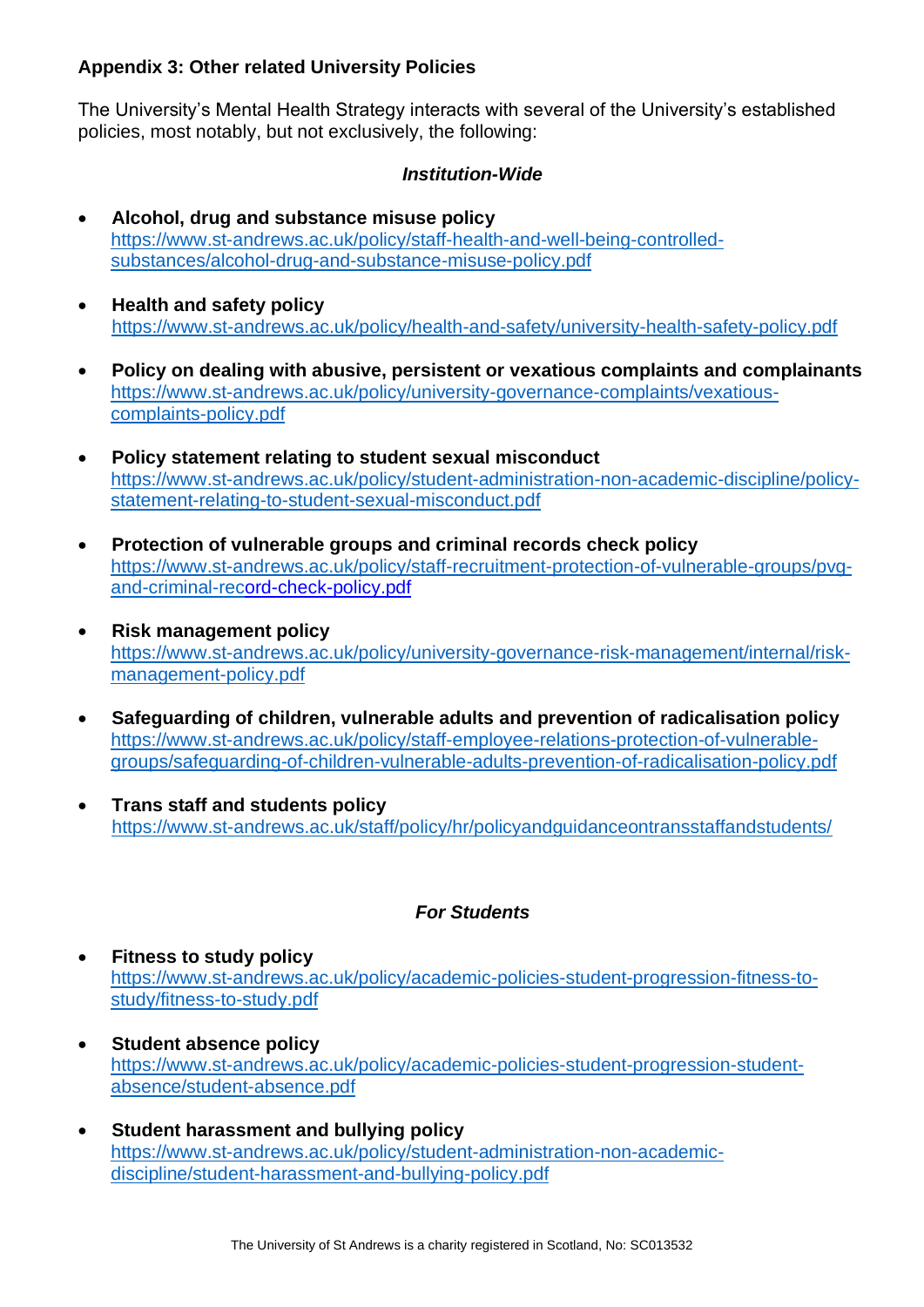• **University data protection code: collection and use of student personal and sensitive personal data**

[https://www.st-andrews.ac.uk/media/data-protection/documents/student-confidentiality](https://www.st-andrews.ac.uk/media/data-protection/documents/student-confidentiality-code.pdf)[code.pdf](https://www.st-andrews.ac.uk/media/data-protection/documents/student-confidentiality-code.pdf)

- **[Policy on Leave of Absence, Re-engagement and Withdrawal](https://www.st-andrews.ac.uk/s/redirect?collection=uosa-meta-policy&url=https%3A%2F%2Fwww.st-andrews.ac.uk%2Fpolicy%2Facademic-policies-student-progression-leave-of-absence-re-engagement-and-withdrawal%2Fleave-of-absence.pdf&auth=ZbVbZFnbLVozbpDQxGC09A&profile=_default&rank=82&query=%21nullquery+%7Ckeyterm1%3A%22%24%2B%2B+Academic+policies+%24%2B%2B%22)** [https://www.st-andrews.ac.uk/policy/academic-policies-student-progression-leave-of](https://www.st-andrews.ac.uk/policy/academic-policies-student-progression-leave-of-absence-re-engagement-and-withdrawal/leave-of-absence.pdf)[absence-re-engagement-and-withdrawal/leave-of-absence.pdf](https://www.st-andrews.ac.uk/policy/academic-policies-student-progression-leave-of-absence-re-engagement-and-withdrawal/leave-of-absence.pdf)
- **[Academic adjustments for disabled students: Guidance for students](https://www.st-andrews.ac.uk/s/redirect?collection=uosa-meta-policy&url=https%3A%2F%2Fwww.st-andrews.ac.uk%2Fpolicy%2Facademic-policies-assessment-examination-and-award-assessing-students-with-disabilities%2Facademic-adjustments-for-disabled-students-guidance-for-students.pdf&auth=z70ImThSc8hoKTmLTtz1CQ&profile=_default&rank=81&query=%21nullquery+%7Ckeyterm1%3A%22%24%2B%2B+Academic+policies+%24%2B%2B%22)** [https://www.st-andrews.ac.uk/policy/academic-policies-assessment-examination-and](https://www.st-andrews.ac.uk/policy/academic-policies-assessment-examination-and-award-assessing-students-with-disabilities/academic-adjustments-for-disabled-students-guidance-for-students.pdf)[award-assessing-students-with-disabilities/academic-adjustments-for-disabled-students](https://www.st-andrews.ac.uk/policy/academic-policies-assessment-examination-and-award-assessing-students-with-disabilities/academic-adjustments-for-disabled-students-guidance-for-students.pdf)[guidance-for-students.pdf](https://www.st-andrews.ac.uk/policy/academic-policies-assessment-examination-and-award-assessing-students-with-disabilities/academic-adjustments-for-disabled-students-guidance-for-students.pdf)

# *For Staff*

- **[Academic adjustments for disabled students: Guidance for staff](https://www.st-andrews.ac.uk/s/redirect?collection=uosa-meta-policy&url=https%3A%2F%2Fwww.st-andrews.ac.uk%2Fpolicy%2Facademic-policies-assessment-examination-and-award-assessing-students-with-disabilities%2Facademic-adjustments-for-disabled-students-guidance-for-staff.pdf&auth=j%2BgSVZcY9%2BMcZazZ08xj2w&profile=_default&rank=87&query=%21nullquery+%7Ckeyterm1%3A%22%24%2B%2B+Academic+policies+%24%2B%2B%22)** [https://www.st-andrews.ac.uk/policy/academic-policies-assessment-examination-and](https://www.st-andrews.ac.uk/policy/academic-policies-assessment-examination-and-award-assessing-students-with-disabilities/academic-adjustments-for-disabled-students-guidance-for-staff.pdf)[award-assessing-students-with-disabilities/academic-adjustments-for-disabled-students](https://www.st-andrews.ac.uk/policy/academic-policies-assessment-examination-and-award-assessing-students-with-disabilities/academic-adjustments-for-disabled-students-guidance-for-staff.pdf)[guidance-for-staff.pdf](https://www.st-andrews.ac.uk/policy/academic-policies-assessment-examination-and-award-assessing-students-with-disabilities/academic-adjustments-for-disabled-students-guidance-for-staff.pdf)
- **[Academic promotion procedure](https://www.st-andrews.ac.uk/s/redirect?collection=uosa-meta-policy&url=https%3A%2F%2Fwww.st-andrews.ac.uk%2Fpolicy%2Fstaff-progression-and-development-promotion%2Finternal%2Facademic-promotion-procedure.pdf&auth=MBI1O9izFjfjQhO821bAIQ&profile=_default&rank=46&query=%21nullquery+%7Ckeyterm1%3A%22%24%2B%2B+Staff+%24%2B%2B%22)** [https://www.st-andrews.ac.uk/policy/staff-progression-and-development](https://www.st-andrews.ac.uk/policy/staff-progression-and-development-promotion/internal/academic-promotion-procedure.pdf)[promotion/internal/academic-promotion-procedure.pdf](https://www.st-andrews.ac.uk/policy/staff-progression-and-development-promotion/internal/academic-promotion-procedure.pdf)
- **[Assessments, policies and procedures: Guidance for staff](https://www.st-andrews.ac.uk/s/redirect?collection=uosa-meta-policy&url=https%3A%2F%2Fwww.st-andrews.ac.uk%2Fpolicy%2Facademic-policies-assessment-examination-and-award%2Finternal%2Fassessments-policies-and-procedures-guidance-for-staff.pdf&auth=zFXWiGlsqtAfxj6OaycZ8Q&profile=_default&rank=60&query=%21nullquery+%7Ckeyterm1%3A%22%24%2B%2B+Academic+policies+%24%2B%2B%22)** [https://www.st-andrews.ac.uk/policy/academic-policies-assessment-examination-and](https://www.st-andrews.ac.uk/policy/academic-policies-assessment-examination-and-award/internal/assessments-policies-and-procedures-guidance-for-staff.pdf)[award/internal/assessments-policies-and-procedures-guidance-for-staff.pdf](https://www.st-andrews.ac.uk/policy/academic-policies-assessment-examination-and-award/internal/assessments-policies-and-procedures-guidance-for-staff.pdf)
- **Capability policy: For long-term absence** [https://www.st-andrews.ac.uk/policy/staff-employee-relations-ill-health/capability-policy-for](https://www.st-andrews.ac.uk/policy/staff-employee-relations-ill-health/capability-policy-for-long-term-absence.pdf)[long-term-absence.pdf](https://www.st-andrews.ac.uk/policy/staff-employee-relations-ill-health/capability-policy-for-long-term-absence.pdf)
- **Capability policy - [poor performance](https://www.st-andrews.ac.uk/s/redirect?collection=uosa-meta-policy&url=https%3A%2F%2Fwww.st-andrews.ac.uk%2Fpolicy%2Fstaff-employee-relations-performance-management%2Fcapability-policy-poor-performance.pdf&auth=g44VHHKMlJZsEmbv8tXE2A&profile=_default&rank=45&query=%21nullquery+%7Ckeyterm1%3A%22%24%2B%2B+Staff+%24%2B%2B%22)** [https://www.st-andrews.ac.uk/policy/staff-employee-relations-performance](https://www.st-andrews.ac.uk/policy/staff-employee-relations-performance-management/capability-policy-poor-performance.pdf)[management/capability-policy-poor-performance.pdf](https://www.st-andrews.ac.uk/policy/staff-employee-relations-performance-management/capability-policy-poor-performance.pdf)
- **[Career break policy](https://www.st-andrews.ac.uk/s/redirect?collection=uosa-meta-policy&url=https%3A%2F%2Fwww.st-andrews.ac.uk%2Fpolicy%2Fstaff-annual-leave-and-other-absence-career-break%2Fcareer-break.pdf&auth=%2FXjmEHjBXFI%2Fc2tgyFdJ%2FA&profile=_default&rank=26&query=%21nullquery+%7Ckeyterm1%3A%22%24%2B%2B+Staff+%24%2B%2B%22)** [https://www.st-andrews.ac.uk/policy/staff-annual-leave-and-other-absence-career](https://www.st-andrews.ac.uk/policy/staff-annual-leave-and-other-absence-career-break/career-break.pdf)[break/career-break.pdf](https://www.st-andrews.ac.uk/policy/staff-annual-leave-and-other-absence-career-break/career-break.pdf)
- **[Dignity and respect at work policy](https://www.st-andrews.ac.uk/s/redirect?collection=uosa-meta-policy&url=https%3A%2F%2Fwww.st-andrews.ac.uk%2Fpolicy%2Fstaff-employee-relations-dignity-and-respect%2Finternal%2Fdignity-and-respect-at-work-policy.pdf&auth=VqTtcVf11lQOSXIZchPTsQ&profile=_default&rank=67&query=%21nullquery+%7Ckeyterm1%3A%22%24%2B%2B+Staff+%24%2B%2B%22)** [https://www.st-andrews.ac.uk/policy/staff-employee-relations-dignity-and-respect/dignity](https://www.st-andrews.ac.uk/policy/staff-employee-relations-dignity-and-respect/dignity-and-respect-at-work-policy.pdf)[and-respect-at-work-policy.pdf](https://www.st-andrews.ac.uk/policy/staff-employee-relations-dignity-and-respect/dignity-and-respect-at-work-policy.pdf)
- **[Disciplinary procedure](https://www.st-andrews.ac.uk/s/redirect?collection=uosa-meta-policy&url=https%3A%2F%2Fwww.st-andrews.ac.uk%2Fpolicy%2Fstaff-employee-relations-conduct-management%2Finternal%2Fdisciplinary-procedure.pdf&auth=UajD8kd18IWVr3lf4NX0XQ&profile=_default&rank=18&query=%21nullquery+%7Ckeyterm1%3A%22%24%2B%2B+Staff+%24%2B%2B%22)** [https://www.st-andrews.ac.uk/policy/staff-employee-relations-conduct](https://www.st-andrews.ac.uk/policy/staff-employee-relations-conduct-management/disciplinary-procedure.pdf)[management/disciplinary-procedure.pdf](https://www.st-andrews.ac.uk/policy/staff-employee-relations-conduct-management/disciplinary-procedure.pdf)
- **[Ill-health retirement \(for members of S&LAS\)](https://www.st-andrews.ac.uk/s/redirect?collection=uosa-meta-policy&url=https%3A%2F%2Fwww.st-andrews.ac.uk%2Fpolicy%2Fstaff-employee-relations-retirement%2Finternal%2Fslas-ill-health-retirement.pdf&auth=8Zsxp%2BgUsRyg5p4EgySv3g&profile=_default&rank=55&query=%21nullquery+%7Ckeyterm1%3A%22%24%2B%2B+Staff+%24%2B%2B%22)** [https://www.st-andrews.ac.uk/policy/staff-employee-relations-retirement/internal/slas-ill](https://www.st-andrews.ac.uk/policy/staff-employee-relations-retirement/internal/slas-ill-health-retirement.pdf)[health-retirement.pdf](https://www.st-andrews.ac.uk/policy/staff-employee-relations-retirement/internal/slas-ill-health-retirement.pdf)